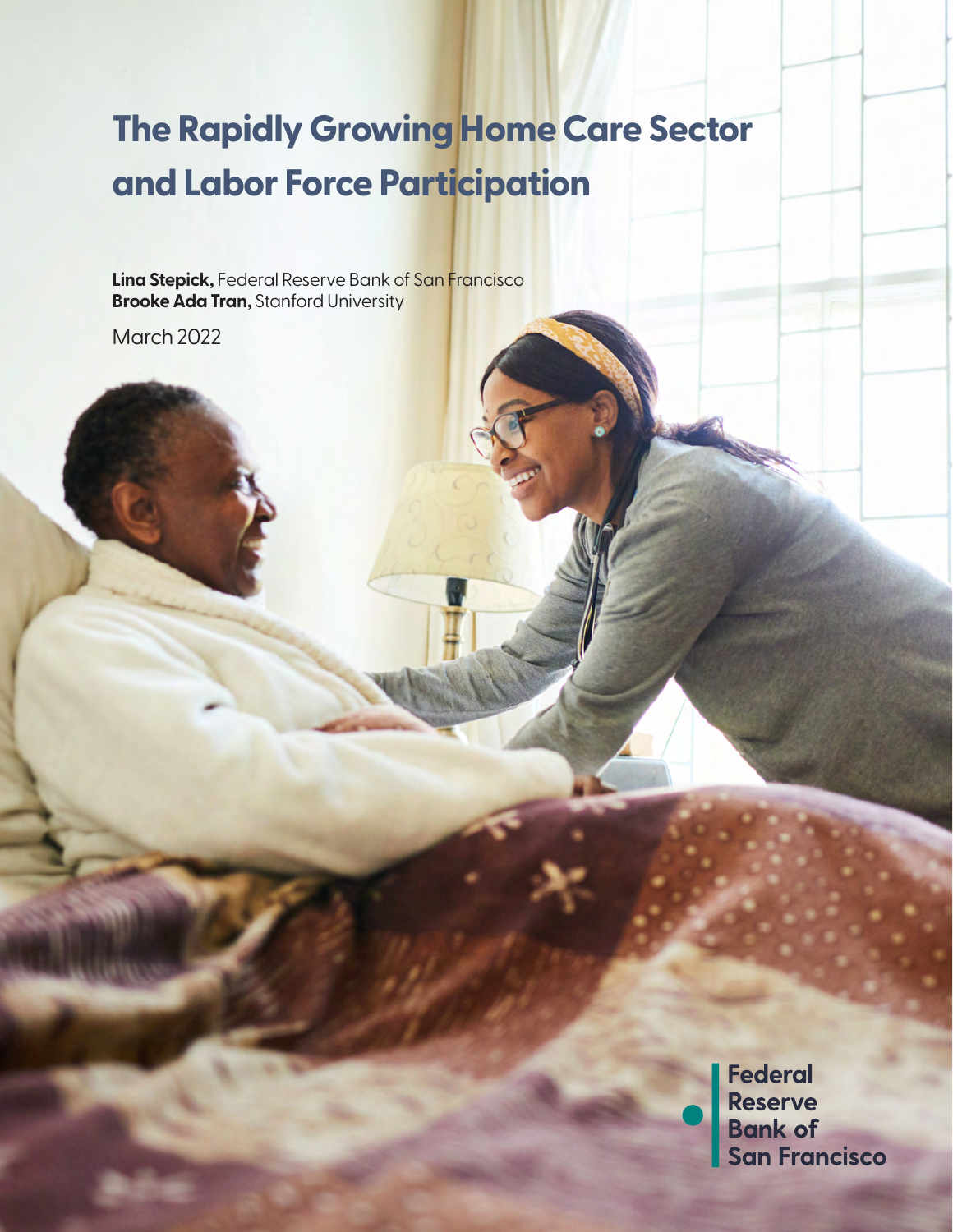

#### **About the Authors**

Lina Stepick is a senior researcher in the Community Development department at the Federal Reserve Bank of San Francisco. They are a mixed methods sociologist, whose research focuses on thriving labor force issues, low-wage work, unstable scheduling, carework, and racial equity. They hold a PhD in Sociology from UCLA.

Brooke Ada Tran is a graduate student in Management Science and Engineering at Stanford University.

#### **Acknowledgments**

We would like to thank Bina Patel Shrimali, Kelly Kramer, and Kevin Ortiz for editorial guidance.

#### **Disclaimer**

The views expressed in this report are those of the authors and do not necessarily reflect the views of the Federal Reserve Bank of San Francisco or the Federal Reserve System.

#### **Suggested Citation**

Stepick, Lina, and Brooke Tran. 2022. "The Rapidly Growing Home Care Sector and Labor Force Participation." Federal Reserve Bank of San Francisco Community Development Research Brief, 2022- 2. [https://doi.org/10.24148/cdrb2022-02.](https://doi.org/10.24148/cdrb2022-02)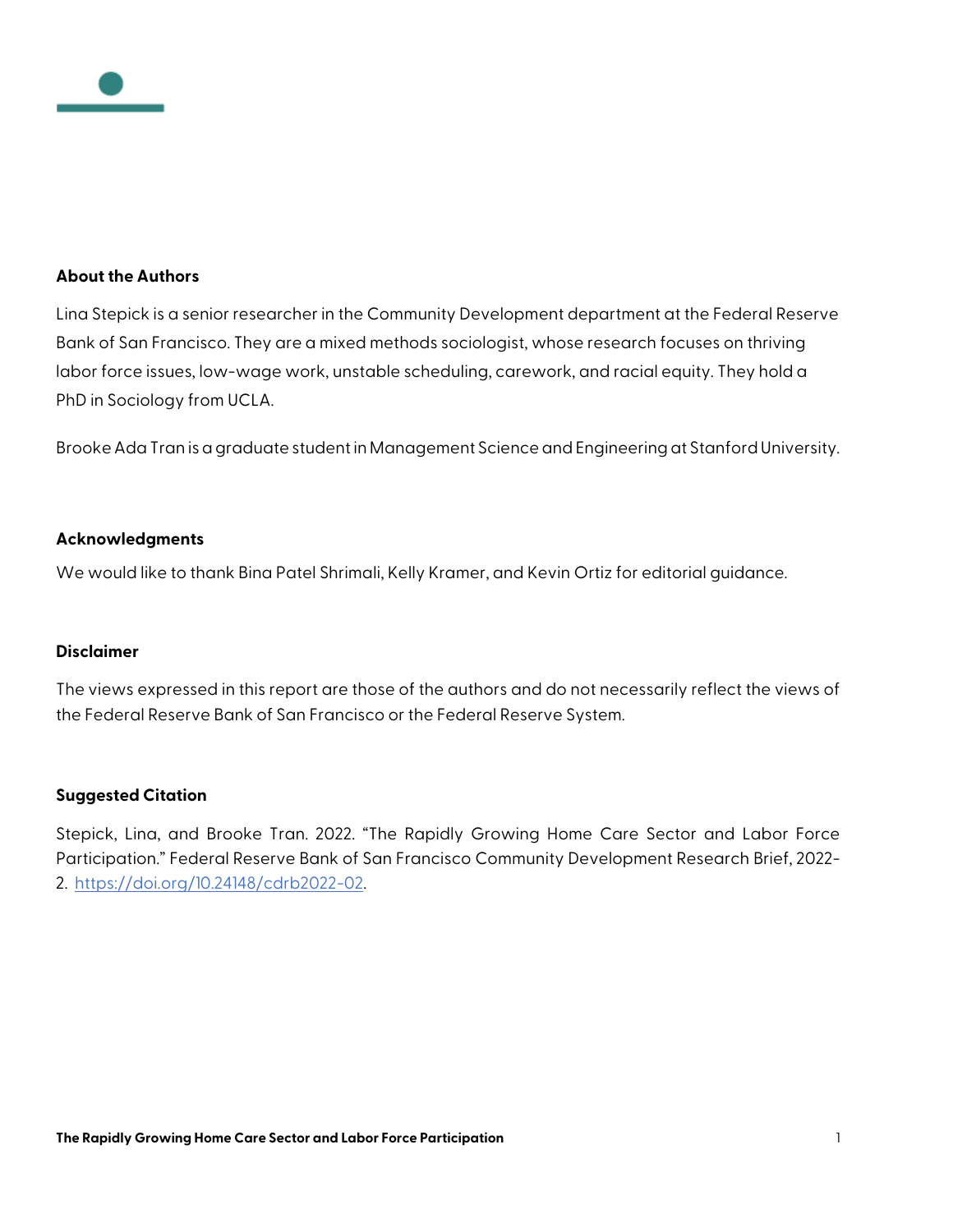

## <span id="page-2-0"></span>**Contents**

| 2.5 Home Care Workers Receive Low Wages and Face Racial Disparities 6 |  |
|-----------------------------------------------------------------------|--|
|                                                                       |  |
|                                                                       |  |
|                                                                       |  |
|                                                                       |  |
|                                                                       |  |
|                                                                       |  |
|                                                                       |  |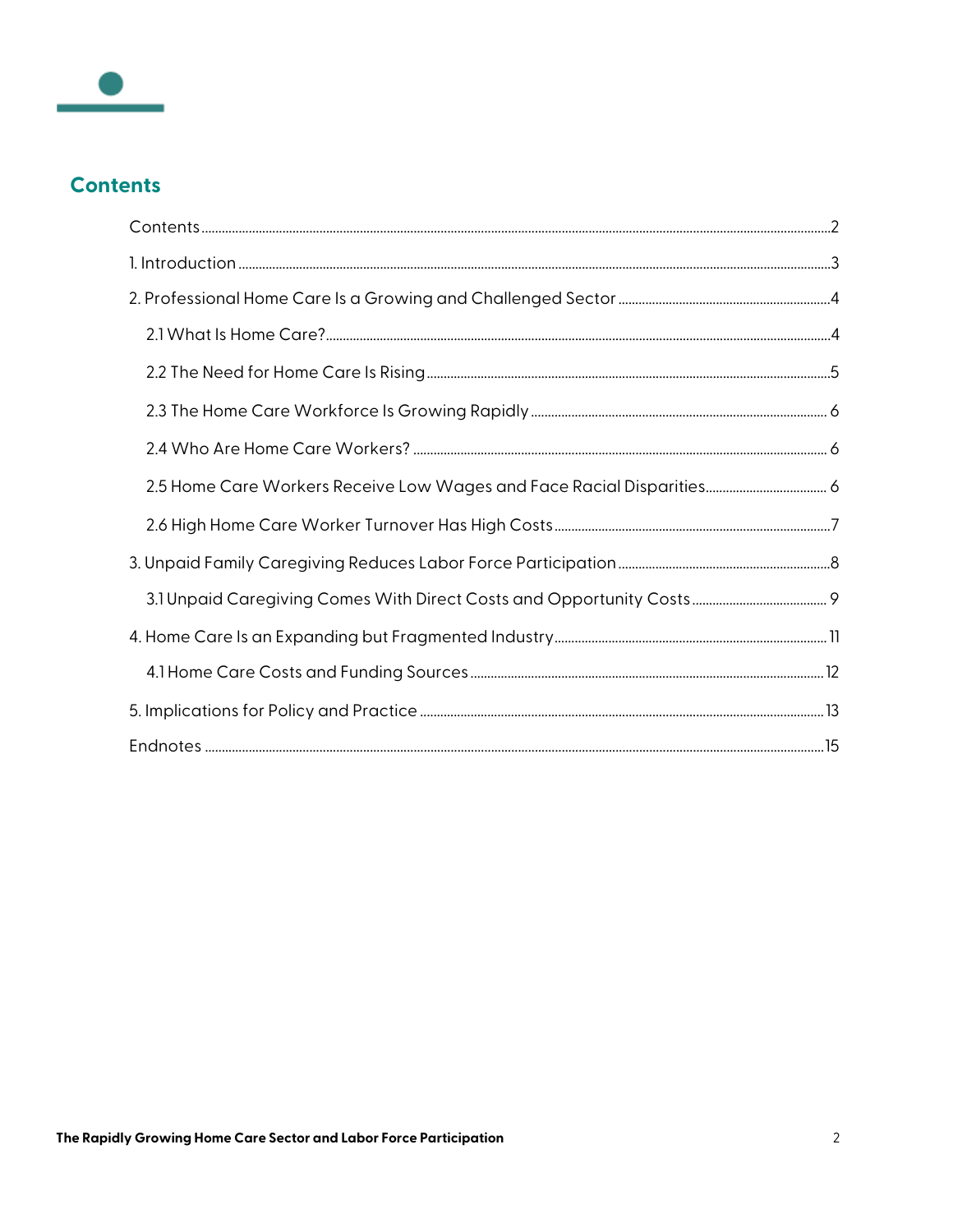# The Rapidly Growing Home Care Sector and Labor Force Participation

## <span id="page-3-0"></span>**1. Introduction**

The COVID-19 pandemic has shed light on the growing need for home care workers, who support their elderly and disabled clients in their homes with activities of daily living, and on the challenges of recruiting and retaining workers in the industry. This brief describes the state of the home care sector and its connection to the economy. It looks at home care as a rapidly growing industry facing significant challenges and at home care's role in enabling working-aged family members to participate in the labor force,<sup>[1](#page-15-1)</sup> which supports the Federal Reserve's maximum employment mandate.

There is an expanding need for home care in the United States, as the proportion of the population aged 65 and over rises.<sup>[2](#page-15-2)</sup> Home care is projected to add the largest number of jobs of any occupation over the next 10 years.<sup>[3](#page-15-3)</sup> At the same time, home care workers earn low wages and face challenging working conditions, factors that may be contributing to high turnover in the industry<sup>[4](#page-15-4)</sup> and a rising home care worker shortage.<sup>[5](#page-15-5)</sup>

Although low wages pose challenges to home care worker recruitment and retention, long-term care is unaffordable for many families. Medicaid pays for the majority of home care costs in the United States; however, many states have Medicaid waitlists for long-term care, and Medicaid eligibility requires individuals to have limited assets or to spend down the countable assets they have.[6](#page-15-6) To fill the long-term care affordability gap, many family members—disproportionately women--provide unpaid care, often reducing work hours or dropping out of the labor force entirely.<sup>[7](#page-15-7)</sup> Studies estimating the economic impacts of increased public funding for home care find that such investments have economic implications, such as reductions in worker turnover and in reliance on social safety net programs, increases in tax revenues and consumer spending due to wage increases, and higher salaries of those who would otherwise reduce their work hours or drop out of the labor force to provide unpaid family care.<sup>[8](#page-15-8)</sup>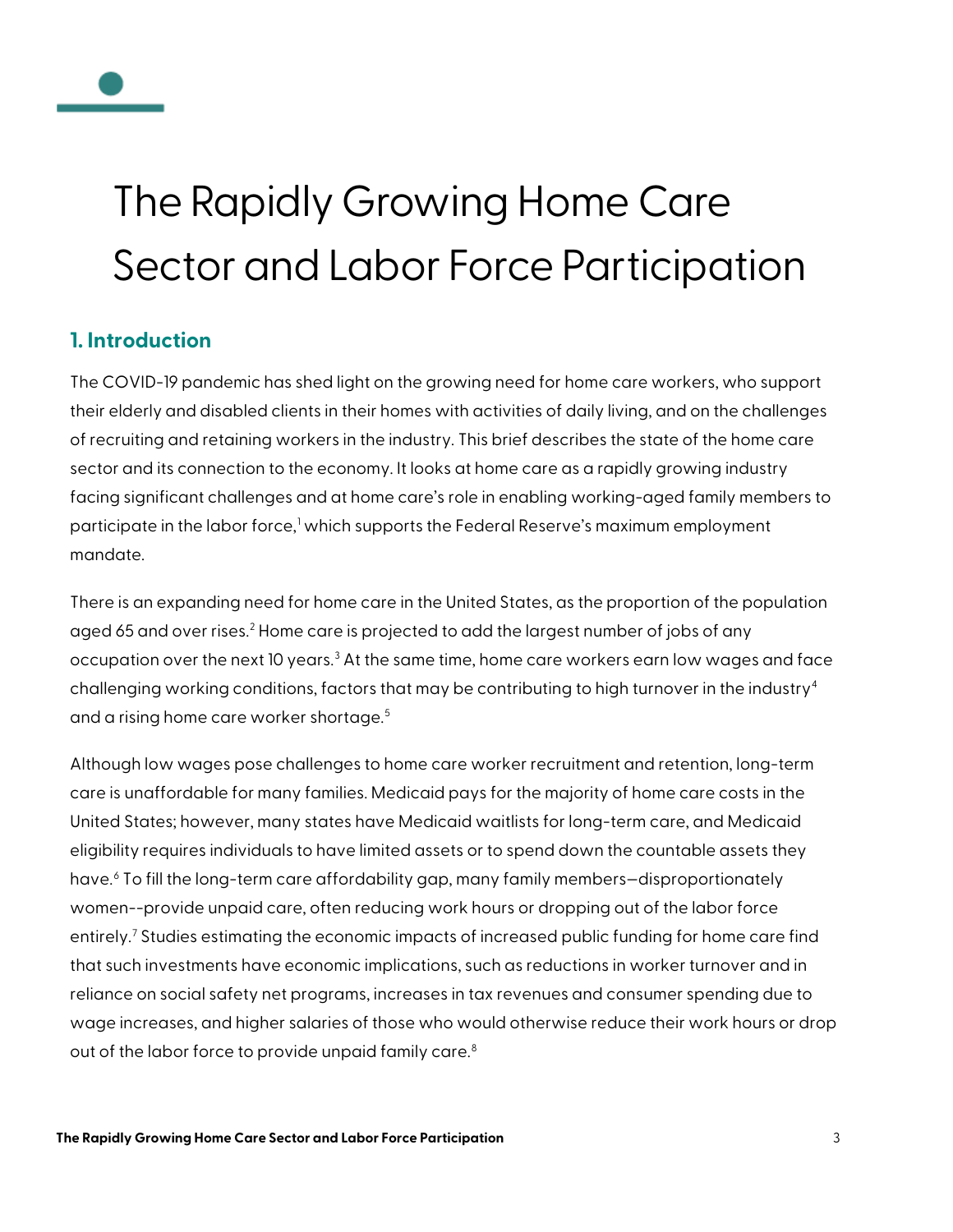

Improving home care worker wages, benefits, and working conditions and expanding access to subsidized home care has significant equity implications as well. The home care workforce is composed disproportionately of women of color and immigrant women.<sup>[9](#page-15-9)</sup> Unpaid family caregivers are also disproportionately women, many of whom reduce their own work hours or leave the labor force when they lack sufficient access to affordable, professional home care.<sup>[10](#page-15-10)</sup>

In 2020, many states used pandemic subsidies to expand eligibility for Medicaid-funded home care services and to give home care workers retainer payments.<sup>[11](#page-15-11)</sup> However, with those subsidies expiring, industry researchers have noted that many home care agencies have reduced the worker recruitment and retention incentives they offered in 2020; thus, low wages persist, and worker turnover rates remain high.<sup>[12](#page-15-12)</sup> Improving pay, recruitment, and retention in this rapidly growing and disproportionately women of color workforce could not only support this sector, but also enable labor force participation and contribute to a more equitable economy.<sup>[13](#page-15-13)</sup>

## <span id="page-4-0"></span>**2. Professional Home Care Is a Growing and Challenged Sector**

#### <span id="page-4-1"></span>**2.1 What Is Home Care?**

Professional home care work is one of the fastest-growing occupations in the country and includes a wide range of work activities that do not require a nursing degree to perform.<sup>[14](#page-15-14)</sup> These tasks can include support with bathing, dressing, using the toilet, mobility, cooking and mealtimes, cleaning, medication reminders, basic wound care, companionship, and more. Home care work is also described in different states and agencies by multiple titles, such as home health aide, personal support worker, personal care worker, hospice home care worker, and more.<sup>[15](#page-16-0)</sup>

Home care work is highly variable, and workers often serve multiple clients with different needs. Home care workers may develop preferred work areas, such as in care needs related to hospice care, dementia, autism, or other areas with specific support needs. The intensity and duration of this care can be wide-ranging. Some clients may require around-the-clock support for months or years at a time, while others may need support for a few hours per day or week indefinitely or for different durations.

Clients and their families find this care through a wide variety of referral mechanisms, such as primary and specialist medical professionals, case managers, managed care organizations, medical discharge staff at hospitals, long-term care facilities, the U.S. Department of Veterans

**The Rapidly Growing Home Care Sector and Labor Force Participation** 4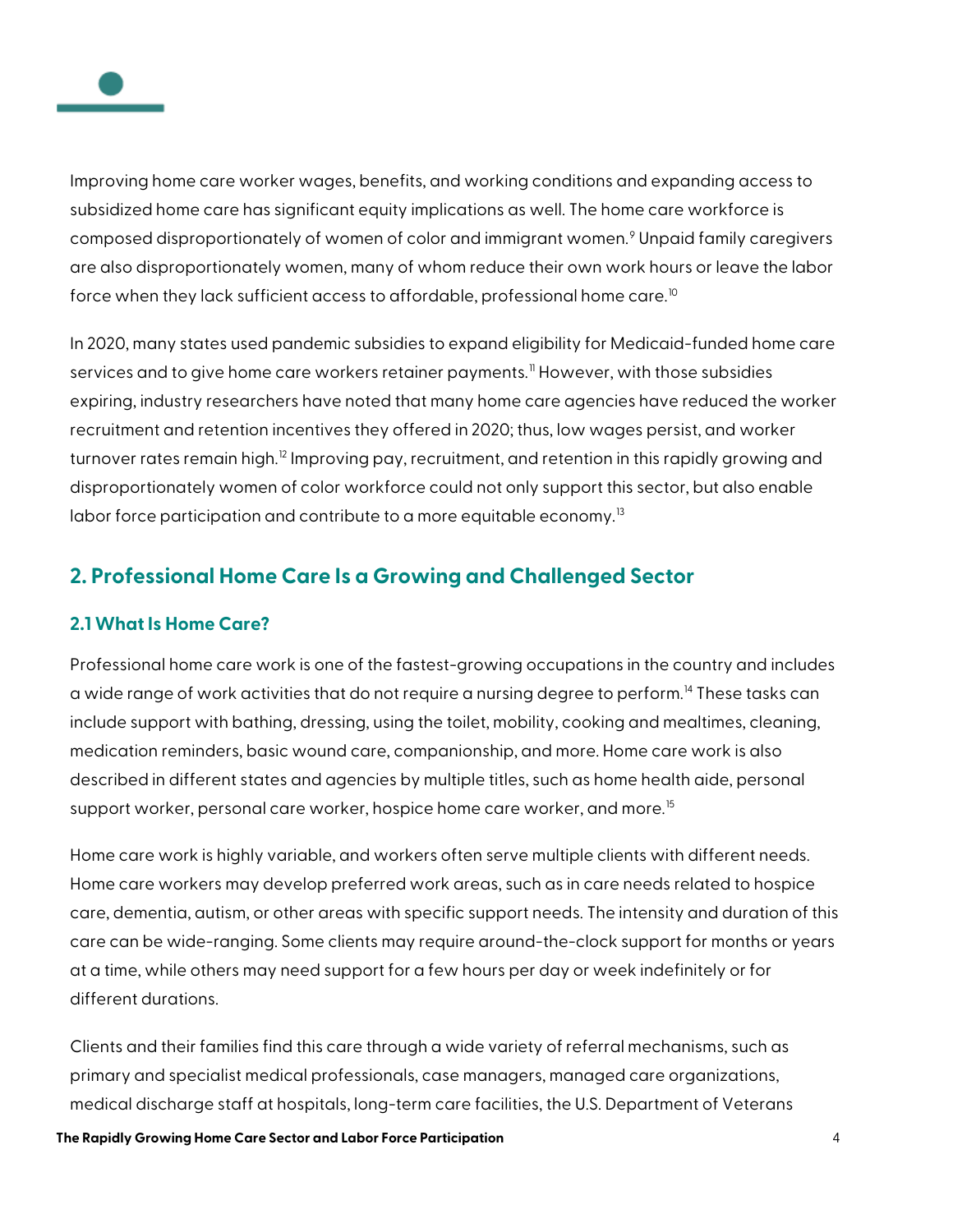

Affairs, state home care commissions, public or private registries, and word of mouth. Depending on the state system, in addition to receiving care from unpaid family caregivers, clients and their families may employ professional home care workers directly or through a public state agency, a private home care agency, or a worker cooperative. Public programs, such as Medicaid or Medicare, may pay for some of a client's home care costs, or clients and their families may pay out of pocket.

#### <span id="page-5-0"></span>**2.2 The Need for Home Care Is Rising**

There are now over 56 million people aged 65 or older in the United States, including over 6.5 million who are older than 85, the latter of which is the nation's fastest-growing age demographic.<sup>[16](#page-16-1)</sup> This rapidly aging population has significant implications for home care. The population of older adults who will need care and the younger workforce who will provide that care is not projected to grow apace.<sup>[17](#page-16-2)</sup>

Despite the home care worker shortage, both seniors and their adult children expect to increase their use of professional home care, particularly for household supports and mobility assistance.<sup>[18](#page-16-3)</sup> The U.S. Department of Health and Human Services (HHS) estimates that 70 percent of adults who are currently aged 65 and over will need long-term services and support at some point in their lives, for an average of three years, with a growing number needing support for five years or longer.<sup>[19](#page-16-4)</sup> Ninety percent of those aged 65 or older in the United States want to age in place in their own homes and communities<sup>[20](#page-16-5)</sup>

Many experts consider aging in place with home care support to be the ideal form of long-term care. It enables elderly individuals to remain in familiar and comfortable settings in their homes while their physical and cognitive abilities decline with age.<sup>[21](#page-16-6)</sup> Aging in place is associated with several medical and emotional benefits because it enables individuals to maintain social ties and autonomy.[22](#page-16-7)

Home care fills a specific and rapidly growing niche in the long-term care continuum for elderly and disabled individuals who desire to stay in their homes. For many, the COVID-19 pandemic has led to an increased awareness of home care as an alternative to long-term care facilities, which have been particularly vulnerable to outbreaks of the virus.<sup>[23](#page-16-8)</sup> Aging in place with professional home care support is also less expensive than nursing home care.<sup>[24](#page-16-9)</sup> In addition to supporting elderly individuals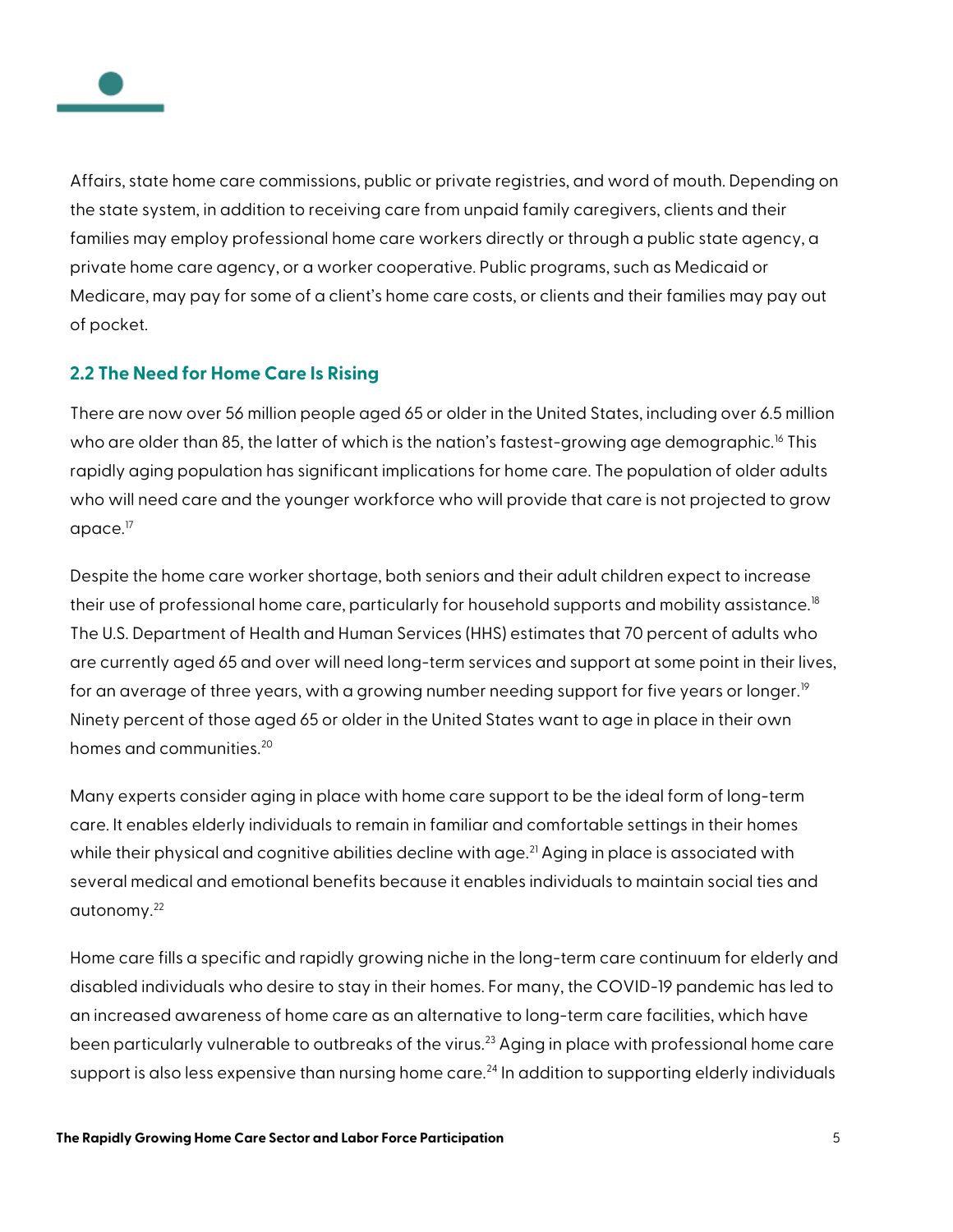

to age in place, personal support aides provide home care to disabled individuals of all ages so that they can maintain autonomy and independence in their own homes.

#### <span id="page-6-0"></span>**2.3 The Home Care Workforce Is Growing Rapidly**

Due to our aging population and the support needs of disabled individuals, the need for home care workers is growing rapidly. In the past decade, the home care workforce nearly doubled in size to over 3.2 million workers.<sup>[25](#page-16-10)</sup> Among health care workers, home care workers are the largest occupation, and they receive the lowest wages.<sup>[26](#page-16-11)</sup> Home care is also one of the fastest-growing occupations across all industries. The Bureau of Labor Statistics predicts that home care will add more than 1.1 million new jobs by 2029, exceeding the numbers of new jobs projected to be added in any other occupation.<sup>[27](#page-16-12)</sup> However, the demand for home care workers still far exceeds the supply; over half of home care employers report that they are serving more clients than they did in the previous year, while struggling to recruit and retain skilled workers.<sup>[28](#page-16-13)</sup>

#### <span id="page-6-1"></span>**2.4 Who Are Home Care Workers?**

Professional home care workers are disproportionately women of color. Nationally, 88 percent are women, 44 percent are people of color, 38 percent are women of color, and 26 percent are foreignborn. For comparison, the U.S. working population is 14 percent women of color and 17 percent foreign-born. The median age of professional home care workers is 50 years old. 85 percent have at least a high school diploma, including 12 percent who have an associate degree.<sup>[29](#page-16-14)</sup>

#### <span id="page-6-2"></span>**2.5 Home Care Workers Receive Low Wages and Face Racial Disparities**

Home care workers earn the lowest wages of any health care occupation, with a median wage of \$12.15/hour and a median annual income of \$25,280 in 2019. This increased to \$13.02/hour and \$27,080 annually in 2020,<sup>[30](#page-16-15)</sup> though those increases may prove temporary as they were largely due to pandemic Medicaid subsidies.<sup>[31](#page-16-16)</sup> Because of their unique employment situation and low median wages, many home care workers struggle to access affordable, quality health insurance. Fifteen percent of home care workers do not have health insurance. Of those who do, 35 percent are covered under Medicaid.<sup>[32](#page-16-17)</sup>

Within the home care workforce, stark racial disparities are evident in workers' finances. Black and Hispanic<sup>[33](#page-17-0)</sup> home care workers tend to face higher rates of poverty than their white counterparts. Twenty-five percent of Black home care workers and 23 percent of Hispanic home care workers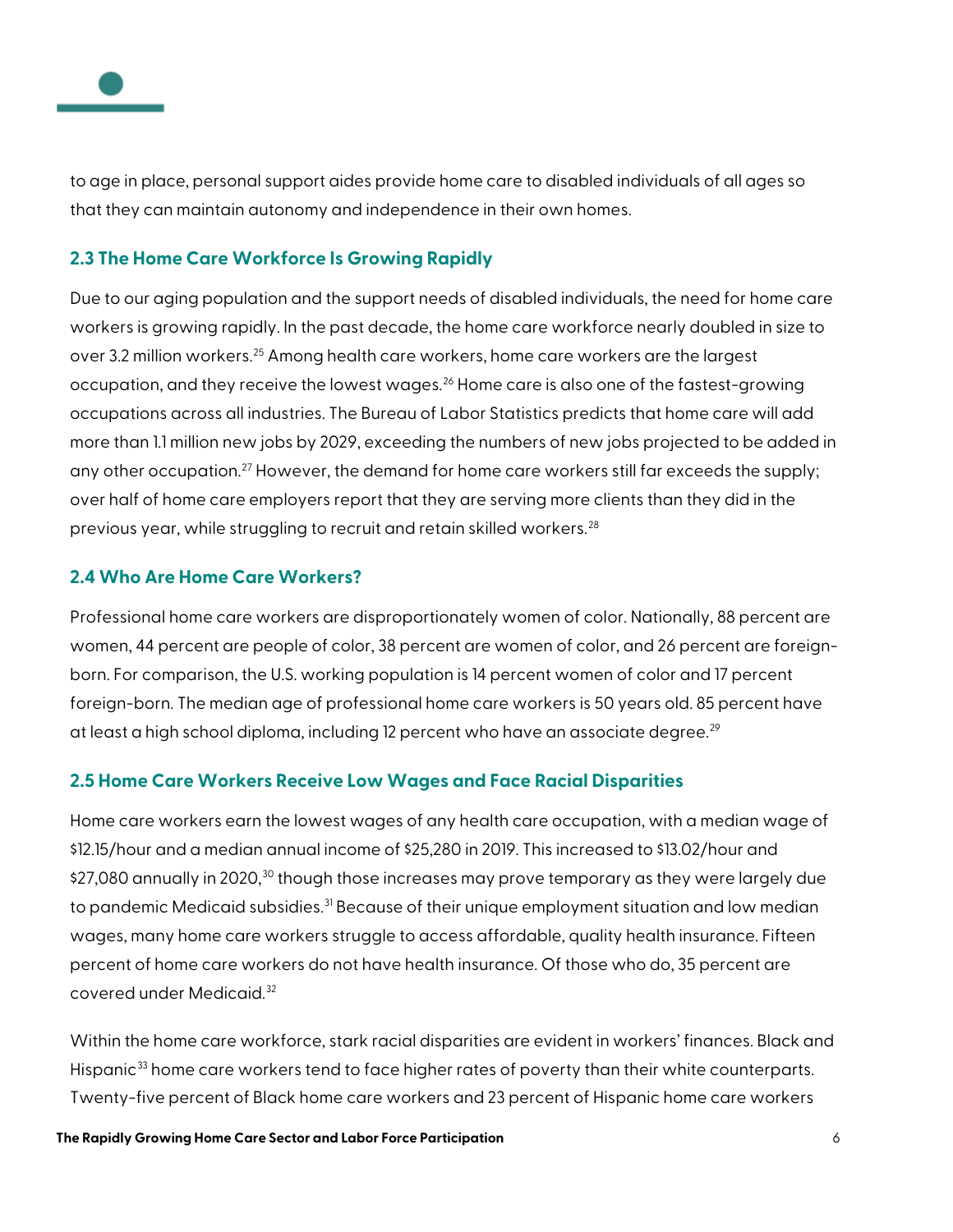

are below the poverty line, compared with 16 percent of white home care workers. Black and Hispanic home care workers also rely more heavily on social safety net programs that provide food assistance and health insurance coverage. Thirty-six percent of Black workers and 37 percent of Hispanic workers receive food stamps, compared with 21 percent of white workers. Thirty-five percent of Black workers and 45 percent of Hispanic workers receive health coverage through Medicaid, compared with 23 percent of white workers.<sup>[34](#page-17-1)</sup>

Scholars have noted that the low wages and racial disparities that home care workers face are not coincidental, but rather result from historical and contemporary racialized occupational segregation.<sup>[35](#page-17-2)</sup> As domestic workers, home care workers were excluded from basic labor protections, including minimum wage and overtime, under the Fair Labor Standards Act (FLSA) of 1938. At that time, the majority of domestic workers were Black women, and scholars have documented that these exclusions were based in anti-Black racism.<sup>[36](#page-17-3)</sup> Seventy-seven years later, in 2015, a Department of Labor rule change went into effect that expanded FLSA to include domestic workers who do not primarily perform companionship services.<sup>[37](#page-17-4)</sup> This means that most home care workers are now subject to the federal minimum wage and overtime standards.<sup>[38](#page-17-5)</sup> However, several states also maintain companionship exemptions. So, in cases where the state minimum wage is higher or the state overtime standards are stronger than they are at the federal level, this can leave home care workers earning the lower federal minimum wage or subject only to weaker federal overtime standards.[39](#page-17-6)

#### <span id="page-7-0"></span>**2.6 High Home Care Worker Turnover Has High Costs**

Low wages and challenging working conditions contribute to high rates of home care worker turnover. Home care worker turnover averages 65 percent over the course of a year,<sup>[40](#page-17-7)</sup> but many workers leave earlier. Thirty-seven percent of home care workers leave their position within 90 days, including 21 percent who leave in the first 30 days on the job.<sup>[41](#page-17-8)</sup> These high turnover rates exacerbate the industry's labor shortage, and the majority of employers in the field cite turnover and worker shortages as their most significant challenges.<sup>[42](#page-17-9)</sup>

These worker shortages limit business growth and the ability to provide care for those who need it. Seventy-four percent of home care providers report having to turn away clients referred to their agencies due to worker shortages. On the other hand, the majority (52 percent) of home care providers agree that increasing compensation and benefits is key to improving recruitment and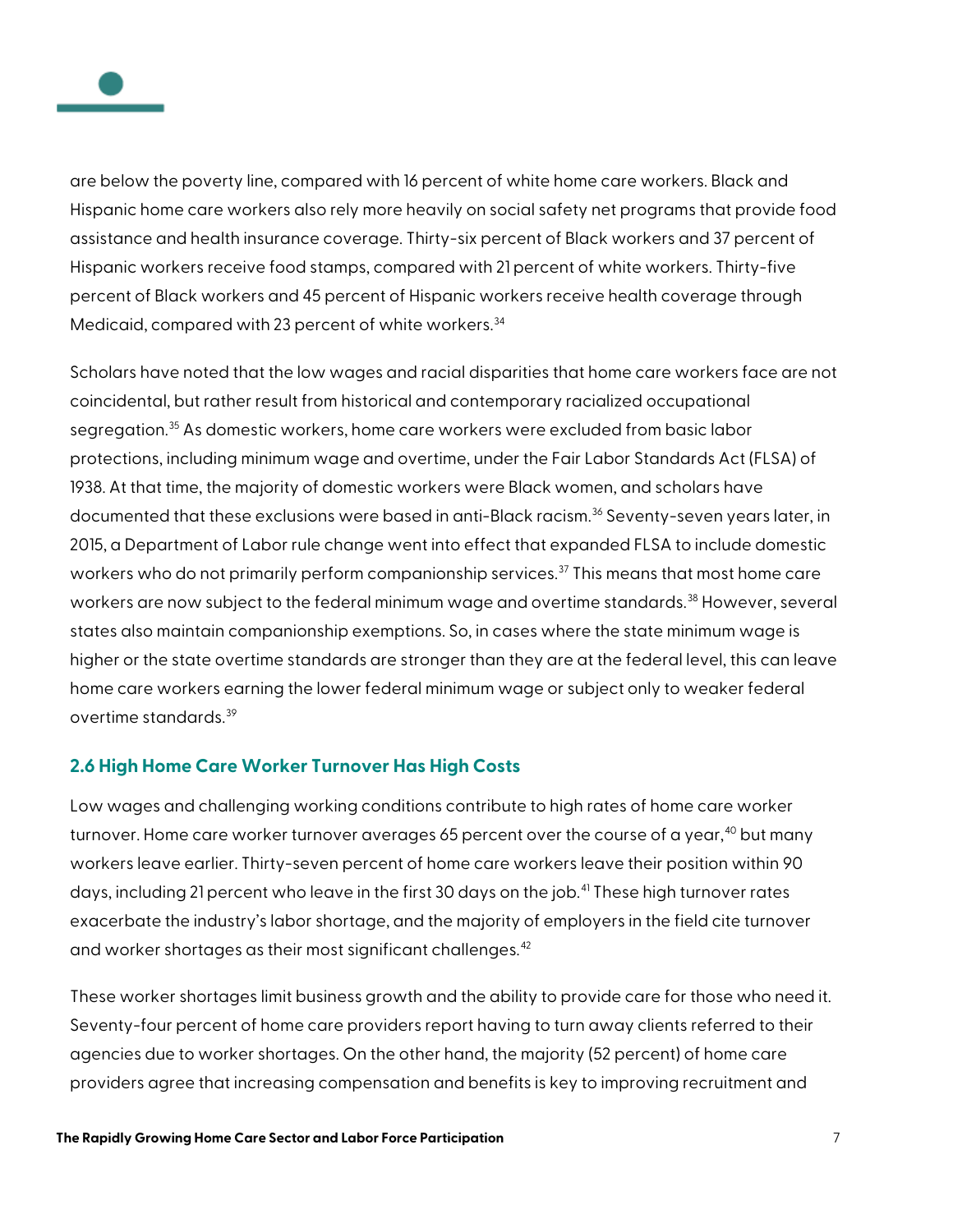

retention.<sup>[43](#page-17-10)</sup> Replacing a low-wage worker, such as a home care worker, is estimated to cost 16 percent of the worker's annual wages.<sup>[44](#page-17-11)</sup> Therefore, improving worker retention holds potential to reduce employer costs from turnover even while increasing wages.

In addition to low wages, home care workers face several on-the-job hazards that contribute to burnout and turnover. Home care is a physically demanding occupation, and home care workplace injury rates are higher than the national average.<sup>[45](#page-17-12)</sup> Working in individual clients' homes can be isolating, leading to challenges in moving clients without help and to potentially dangerous situations when clients or other people in the home become violent.<sup>[46](#page-17-13)</sup> Fifty percent of home care workers report experiencing verbal abuse on the job, 27 percent have experienced workplace aggression, 24 percent have experienced workplace violence, 26 percent have faced sexual harassment, and 13 percent have had to contend with sexual aggression. These hazardous working conditions contribute to high turnover, as experiencing any of these forms of workplace abuse is associated with heightened stress, depression, sleep problems, and burnout for home care workers.<sup>[47](#page-17-14)</sup>

## <span id="page-8-0"></span>**3. Unpaid Family Caregiving Reduces Labor Force Participation**

In addition to professional home care workers, who may include family members paid by public home care funding in states where this is permissible, about 53 million people in the United States provide unpaid home care for elderly and disabled family members or friends and neighbors.<sup>[48](#page-17-15)</sup> This includes large numbers who are in their prime wage-earning years. The median age of unpaid family caregivers is 51 years old. Eighty-two percent of these unpaid family caregivers<sup>[49](#page-17-16)</sup> are under age 65, while 46 percent are under age [50](#page-17-17).<sup>50</sup> The majority (61 percent) of family caregivers are women. Unlike professional, paid home care workers, who are disproportionately women of color and immigrants, family caregiver racial and ethnic demographics roughly reflect those of the general population.<sup>[51](#page-18-0)</sup>

A national study conducted by the American Association of Retired Persons (AARP) found that the majority (89 percent) of unpaid family caregivers provide care to a family member. This figure includes 50 percent who care for a parent or parent-in-law, 12 percent who care for a spouse or partner, 8 percent who care for a grandparent or grandparent-in-law, and 6 percent who care for an adult child, while about 10 percent care for a friend or neighbor.<sup>[52](#page-18-1)</sup> Forty percent of family caregivers provide care to someone in their same household, but this varies by race and ethnicity.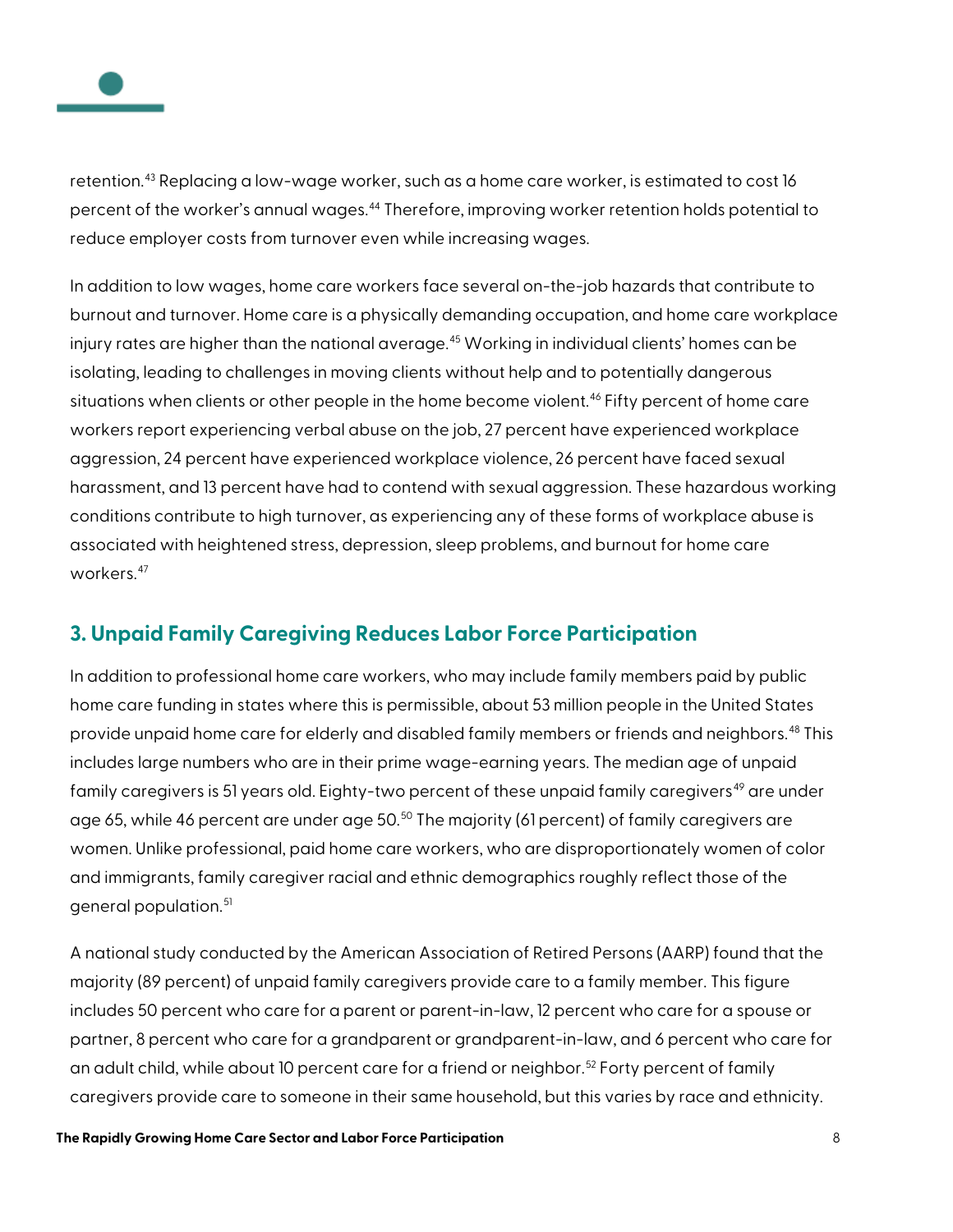

Family caregivers of color are more likely than white caregivers to live in the same household as the person they care for, with 51 percent of Asian American caregivers, 48 percent of Hispanic caregivers, and 45 percent of Black caregivers living in the same household, compared with 36 percent of white caregivers.<sup>[53](#page-18-2)</sup>

Additionally, large numbers of family caregivers provide care to multiple people (24 percent).<sup>[54](#page-18-3)</sup> While the majority of family caregivers provide care for adults only, 9 million people in the United States are the primary caregivers for both adults and children with medical or behavioral conditions or disabilities.<sup>[55](#page-18-4)</sup> This figure includes members of the "sandwich generation," who care for elderly parents while also raising children.<sup>[56](#page-18-5)</sup> These multiple caregiving responsibilities place compounded physical, emotional, and financial strains on individuals and families as they navigate employment and health care decisions. Further, the COVID-19 pandemic has placed additional pressures on home care workers and unpaid family caregivers. Family caregivers have taken on an average of nine additional unpaid caregiving hours per week to care for elderly and disabled loved ones during the pandemic.<sup>[57](#page-18-6)</sup>

#### <span id="page-9-0"></span>**3.1 Unpaid Caregiving Comes With Direct Costs and Opportunity Costs**

Care is expensive, whether in institutional settings, by professional home care workers, or by unpaid family caregivers. On average, unpaid family caregivers provide 24 hours per week of unpaid labor. Seventy-eight percent of unpaid family caregivers cover an average of \$7,242 out of pocket each year in direct expenses, such as covering their family members' rental or mortgage payments, home accessibility modifications, or medical expenses.[58](#page-18-7) These unpaid family caregivers make financial sacrifices to provide unpaid care, with 45 percent experiencing at least one financial impact. To pay for their loved ones' care needs, 28 percent have stopped saving, 23 percent have taken on debt, 19 percent report not being able to pay bills on time, about 17 percent reduce their own retirement contributions, 10 percent withdraw retirement savings, 30 percent use personal savings, 14 percent reduce their own health care expenses, and 11 percent report being unable to afford food and other basic expenses.<sup>[59](#page-18-8)</sup>

In addition to these direct costs, unpaid family caregiving incurs indirect costs in terms of reduced labor force participation. Sixty-one percent of unpaid family caregivers report experiencing at least one impact on their employment due to caregiving responsibilities. This can lead to underemployment, as 15 percent of unpaid family caregivers reduced their hours from full- to part-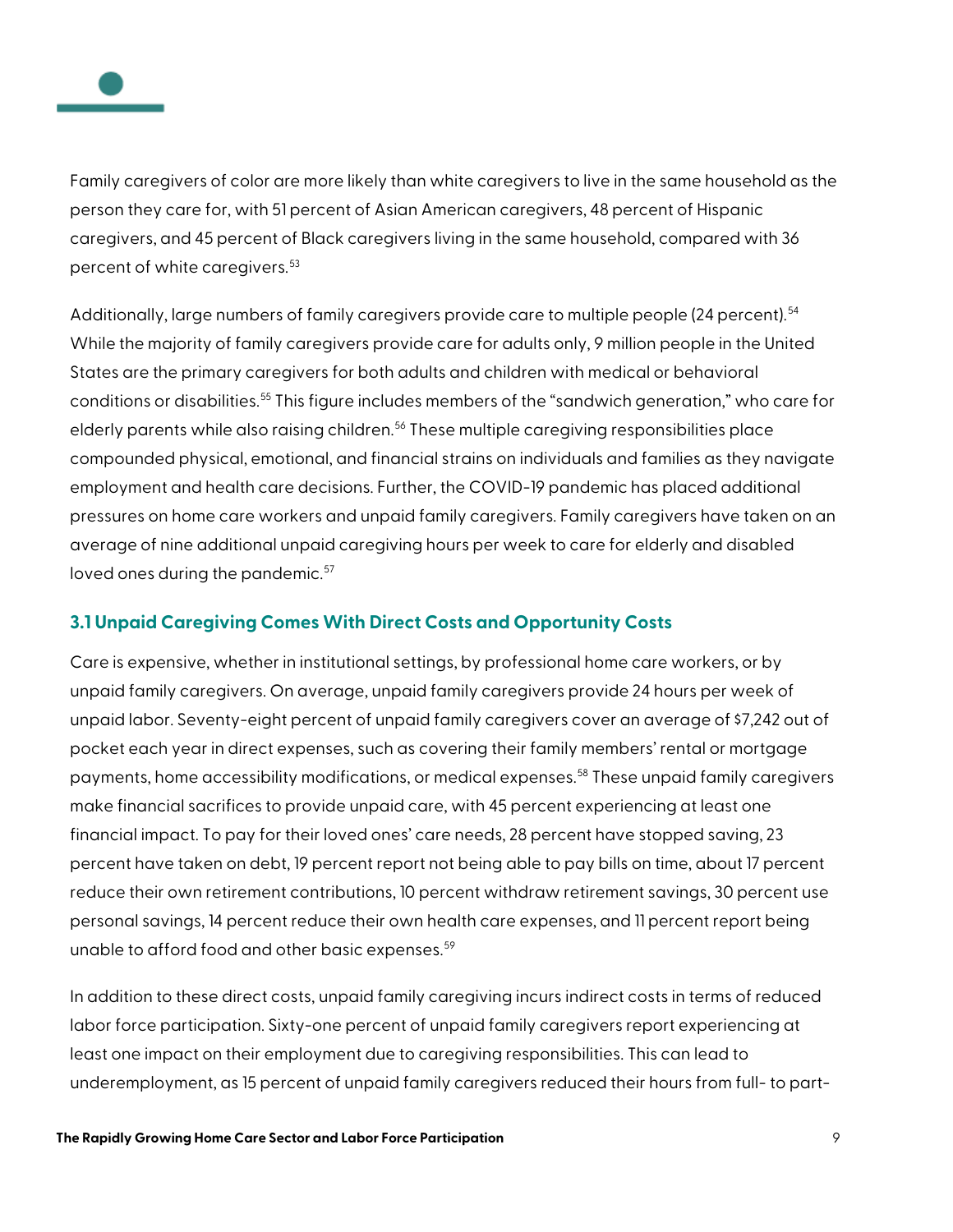

time employment.<sup>[60](#page-18-9)</sup> Overall, more than half of unpaid family caregivers report needing to take time off from work, reduce their work hours, or leave the labor force altogether to fulfill their caregiving responsibilities.<sup>[61](#page-18-10)</sup>

When valued at a replacement wage, one estimate suggests that the average value of unpaid family caregiving is estimated to be at least \$111,000 per family over the average period of long-term care<sup>[62](#page-18-11)</sup> and \$470 billion in total.<sup>[63](#page-18-12)</sup> However, this calculation of the value of unpaid family caregiving labor is a calculation just of the value of the unpaid caregiving provided. This calculation does not take into account the net loss to the economy of unpaid family caregivers who incur costs to provide that care, including reduced income by decreasing their work hours or leaving the labor force entirely. Such employment disruptions can have lasting impacts on promotion opportunities, benefits eligibility, lifetime earnings, and retirement savings.<sup>[64](#page-18-13)</sup> One study found that family caregivers who leave the labor force early to care for a loved one lose an average of \$392,924 in wages, social security, and pension benefits. Cumulatively, this represents a loss of about \$3.9 trillion from unpaid family caregivers leaving the labor force over their lifetimes.<sup>[65](#page-18-14)</sup>

Because the majority of unpaid family caregivers are women, these financial impacts have gender equity implications as well. Compared with women, men who are unpaid family caregivers are more likely to be salaried employees.<sup>[66](#page-18-15)</sup> Notably, Black women are the demographic most likely to juggle both unpaid caregiving and hourly wage work.<sup>[67](#page-18-16)</sup> Overall, women caregivers drop out of the labor force three times as often as men due to unpaid caregiving responsibilities, and 20 percent of all unpaid family caregivers leave the labor force entirely.<sup>[68](#page-18-17)</sup> Almost half of unpaid family caregivers who stopped working report that they had to stop paid employment because they needed more time to provide care.<sup>[69](#page-18-18)</sup> Additionally, others cited employment barriers that prevented them from continuing to work while caregiving, including lack of flexible hours and paid time off.<sup>[70](#page-18-19)</sup>

In contrast, workplace leave benefits, where unpaid family caregivers are able to take paid time off from work to provide necessary care, are associated with unpaid family caregivers' being able to continue working.<sup>[71](#page-18-20)</sup> In addition to workplace leave policies, investments in professional home care can also help unpaid family caregivers participate in the labor force. A Harvard study of the impacts of state-level Medicaid policy that increased use of professional home care workers by 50 percent found that this increase resulted in professional home care workers replacing family caregivers. This expansion of Medicaid-funded home care allowed family members—particularly women-to participate in the labor force. $72$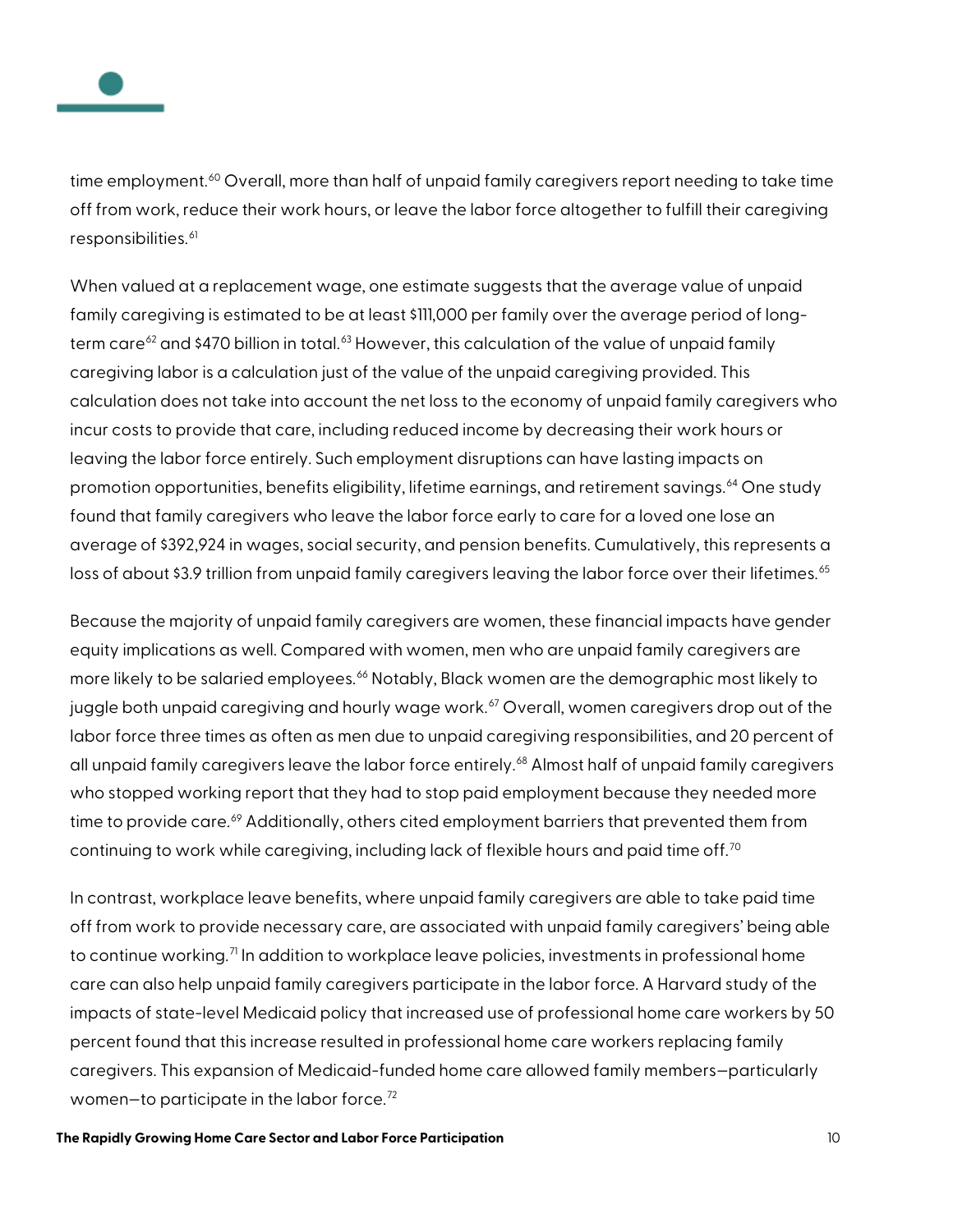

Specifically, among women caring for parents, for every 2.4 to 3 women whose parents received professional home care due to this policy, an additional woman was able to work full-time.<sup>[73](#page-18-22)</sup>Such support for professional home care has the potential to help a large number of family caregivers participate in the labor force, because currently only 36% of unpaid family caregivers have any form of professional, paid caregiving support,. [74](#page-18-23) Although expanded Medicaid has allowed more women who care for parents to participate in the labor force, the benefit is limited to those eligible for Medicaid. Nevertheless, making home care accessible and affordable to more families may have significant implications for equitable economic growth.

Supporting unpaid family caregivers to participate in the labor force also could result in significant economic gains.<sup>[75](#page-18-24)</sup> An AARP study with family caregivers who are 50 years old or older estimates that supporting them to participate in the workforce could lead to additional GDP growth of 5.5 percent in 2030 and 6.5 percent in 2050.<sup>[76](#page-18-25)</sup> As 46 percent of family caregivers are under age 50, supporting all family caregivers to participate in the labor force has the potential to deliver even greater gains to the economy.

## <span id="page-11-0"></span>**4. Home Care Is an Expanding but Fragmented Industry**

The U.S. home care market is growing rapidly, with revenue rising from \$78.5 billion in 2011 to \$109.6 billion in 2021.<sup>[77](#page-18-26)</sup> It is a fragmented market in terms of number and types of providers, employment relationships, funding sources, referral mechanisms, and varying state regulations. In addition to home care workers who are employed directly by clients without a third-party public or private agency joint employer, there are 429,045 registered home care businesses. No single entity has more than a 5 percent market share.<sup>[78](#page-19-0)</sup> The majority of registered establishments are small businesses, with 77 percent employing fewer than 50 workers, including 63 percent that have fewer than 20 employees. $79$ 

Because these small businesses may struggle to access capital, some community development financial institutions (CDFIs) are stepping in to fill this financing gap. On the other end of the spectrum, as the industry and the need for home care grows, hospitals and large health care corporations are increasingly considering adding hospice home care and other home care services to their business models. Home care worker associations have also created worker cooperatives and nonprofit partnerships to administer referral networks in an effort to set industry standards and help clients find home care workers. Depending on the state and funding sources used to pay for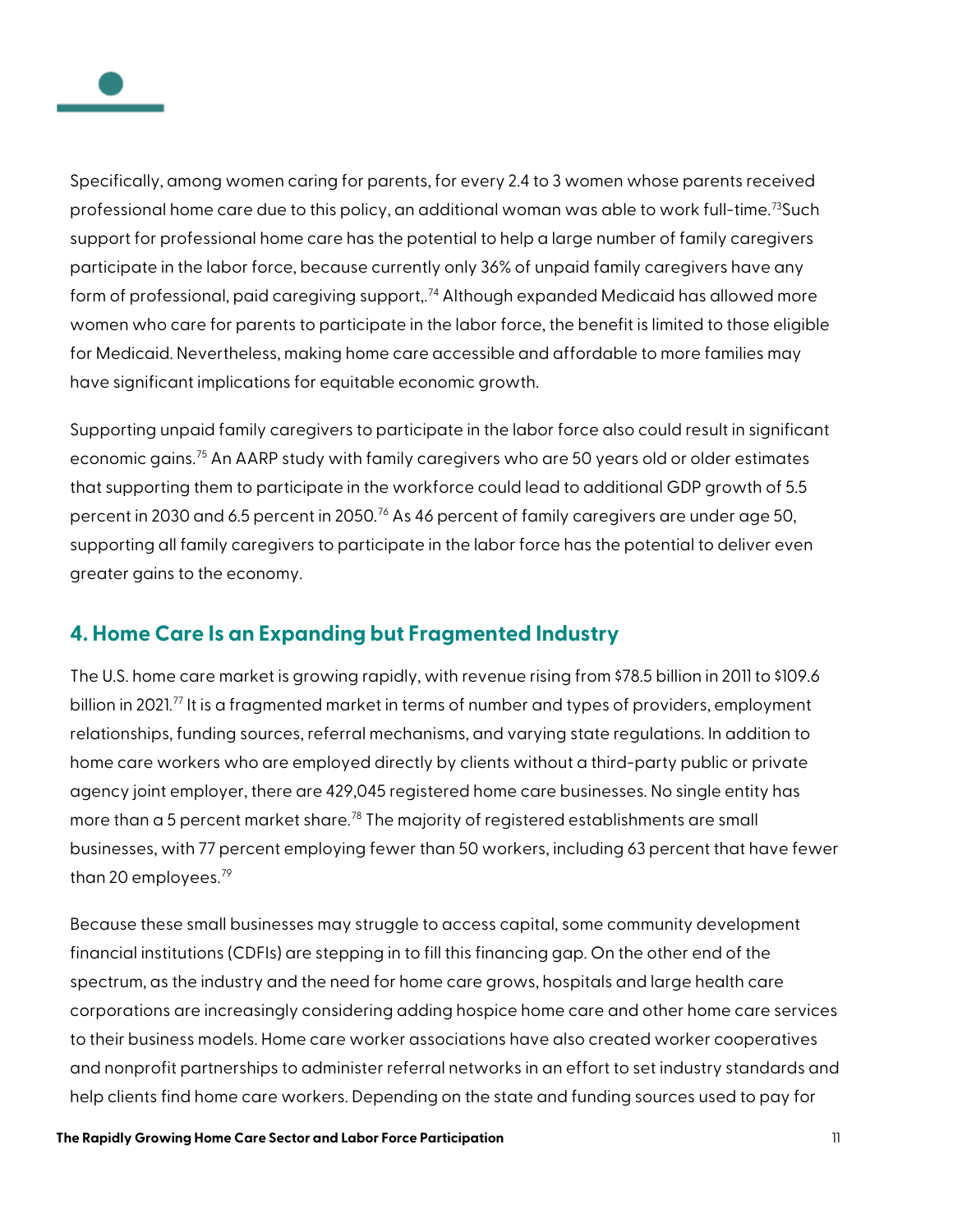

home care, clients then employ these workers either directly or jointly with a public agency or private company.

#### <span id="page-12-0"></span>**4.1 Home Care Costs and Funding Sources**

Since home care allows individuals to stay in their homes, it is a less expensive long-term care option than nursing home care.<sup>[80](#page-19-2)</sup> Still, home care is unaffordable for many, costing \$4,576 per month or \$54,912 per year, on average, nationally.<sup>[81](#page-19-3)</sup> Long-term care costs are expected to continue to increase across the board, with home care costs projected to increase to \$6,150 per month or \$73,797 per year, on average, by  $2030.^{82}$  $2030.^{82}$  $2030.^{82}$ 

Public funding covers about 71 percent of all home health care nationally.<sup>[83](#page-19-5)</sup> This figure includes a small amount of home care for more acute, shorter-term cases, such as hospice care, which is more likely to be covered by Medicare and private health insurance. It also includes the larger portion of publicly funded home care support with activities of daily living, which is covered by Medicaid and paid for out of pocket. State, local, and smaller federal sources of home care funding, such as funding from the U.S. Department of Veterans Affairs, cover some home care costs as well.

States determine how these public funds for home care can be spent. Publicly funded home care varies by state and can include contracts with private agencies or consumer-directed home care selection that is reimbursed by state agencies for eligible clients. In many consumer-directed state programs, the majority of home care workers are family members of their clients. This allows family caregivers to participate in the labor force, though their wages and earning potential are limited.<sup>[84](#page-19-6)</sup>

However, public funds for home care are limited. This means that not every elderly or disabled client receives all the home care hours they need, or any hours at all. In 2018, there were about 820,000 adults on state Medicaid waitlists for home care.<sup>[85](#page-19-7)</sup> Even in states without Medicaid waitlists, many families struggle to access sufficient affordable care. To qualify for Medicaid, individuals must spend down countable financial assets first, based on state limits.<sup>[86](#page-19-8)</sup> This requirement may leave many in financial limbo—unable to adequately pay for care out of pocket and unable to qualify for publicly funded care.

Nationally, private long-term care insurance does not adequately fill this gap, as it is expensive and relatively uncommon, comprising only about 10 percent of industry revenue.<sup>[87](#page-19-9)</sup> The long-term care insurance industry also has contracted significantly in recent decades,<sup>[88](#page-19-10)</sup> with the numbers insured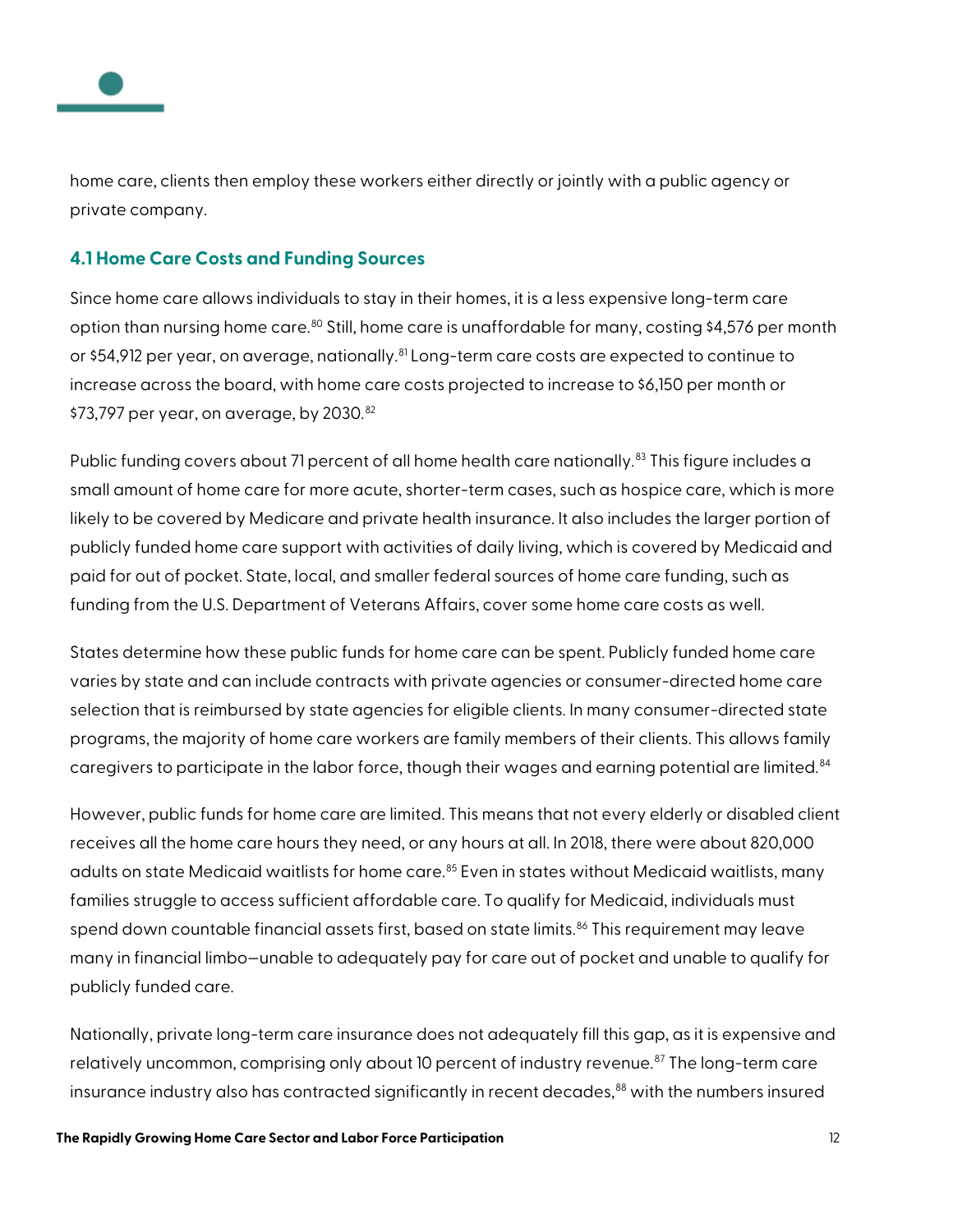

decreasing while premiums rise and benefits stagnate.<sup>[89](#page-19-11)</sup> In practice, individuals and their families may combine publicly funded home care with additional hours paid for out of pocket through private home care agencies or directly to individuals, and fill in gaps with unpaid family caregiving.<sup>[90](#page-19-12)</sup>

## <span id="page-13-0"></span>**5. Implications for Policy and Practice**

Home care is essential for the U.S. economy and for the autonomy of disabled individuals and the rapidly growing older population. Professional home care enables unpaid family caregivers, who are disproportionately working-aged women, to participate in the labor force at their regular hours and salary levels.<sup>[91](#page-19-13)</sup> However, numerous challenges in this industry remain. Home care is unaffordable for many families, and Medicaid subsidies may be difficult to access with specific eligibility requirements<sup>[92](#page-19-14)</sup> and state waitlists.<sup>[93](#page-19-15)</sup>

Low wages and challenging working conditions also pose obstacles for home care worker recruitment and retention,  $94$  with turnover at 65 percent annually.  $95$  Increasing wages and benefits holds potential for reducing worker turnover, and jurisdictions that have done so have seen significant declines in turnover.<sup>[96](#page-20-0)</sup> Some studies also estimate that increasing home care worker wages could result in overall gains to the economy and public savings,  $97$  as home care workers would be less reliant on public safety-net programs.<sup>[98](#page-20-2)</sup>

In addition to wage increases, expanded access to benefits—either publicly provided or employer provided—is associated with reduced home care worker turnover.[99](#page-20-3) Professional development opportunities for home care workers that are tied to wage increases and improved competencies in specialization areas can lead to greater worker satisfaction, with implications for worker retention.<sup>[100](#page-20-4)</sup> Some jurisdictions have created shared services models to deliver such benefits, as well as worker training.<sup>[101](#page-20-5)</sup> Because the home care industry has varied and unique employment structures, shared services models may facilitate providing benefits and career ladders to workers who otherwise might struggle to access workplace benefits or increased wages and training. To support these efforts and the small businesses that make up the majority of registered home care firms in their efforts to increase worker recruitment and retention, CDFIs may consider how best to support agencies with access to smaller capital loans. CDFIs are particularly well positioned to consider the needs of such small businesses that are operated by and serve low- and moderateincome people of color.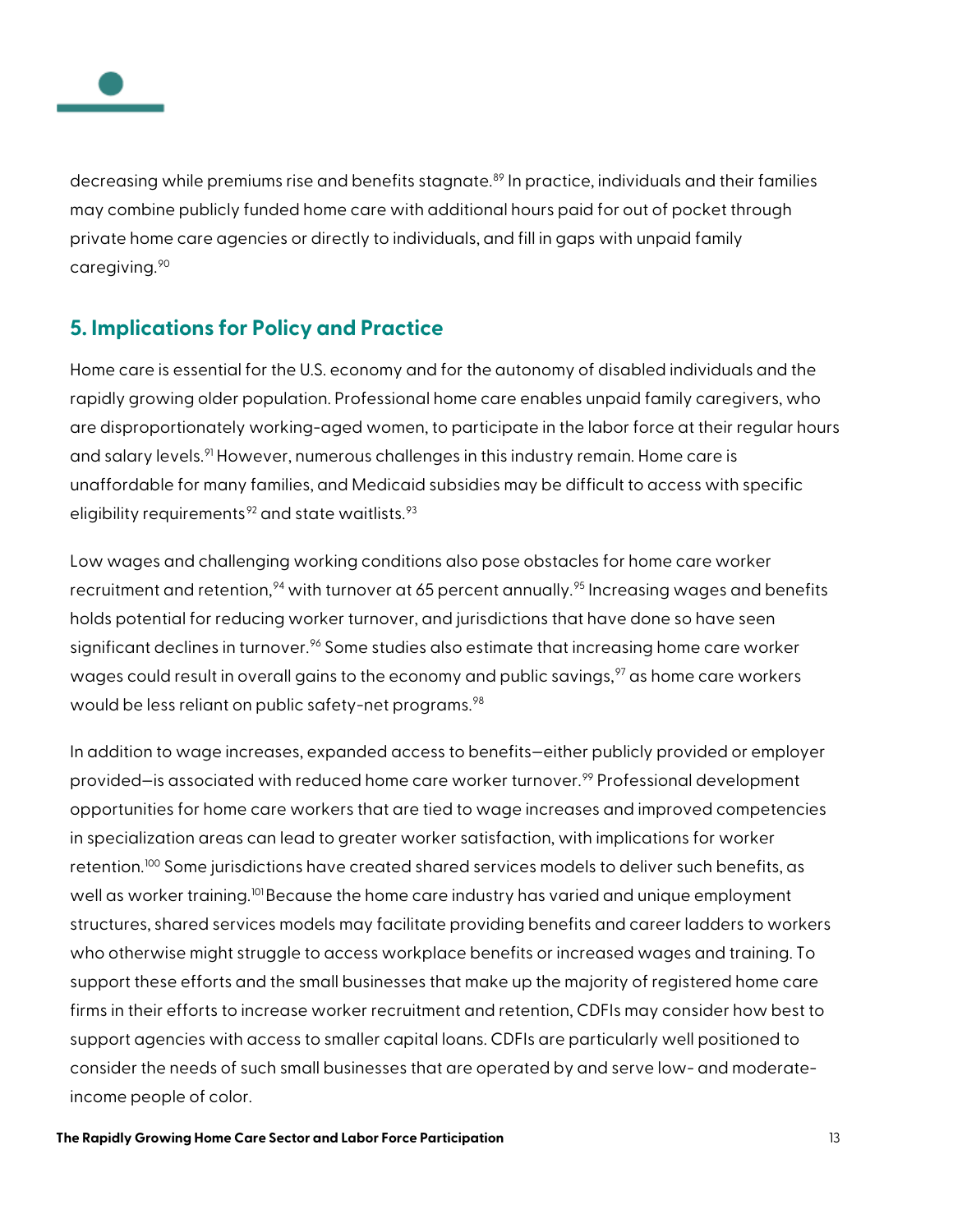

Additionally, access to paid-leave benefits has a significant effect on labor force participation of unpaid family caregivers, who are more likely to remain employed if they can take paid leave to care for loved ones.<sup>[102](#page-20-6)</sup> Expanded funding for home care through public trust worker payroll tax models,<sup>[103](#page-21-0)</sup> employer-provided long-term care insurance, or expanded eligibility for Medicaid could be explored to support unpaid family caregivers' labor force participation.<sup>[104](#page-21-1)</sup> Multiple stakeholders across sectors have an opportunity to support labor force participation and equitable economic growth by engaging with this rapidly growing sector.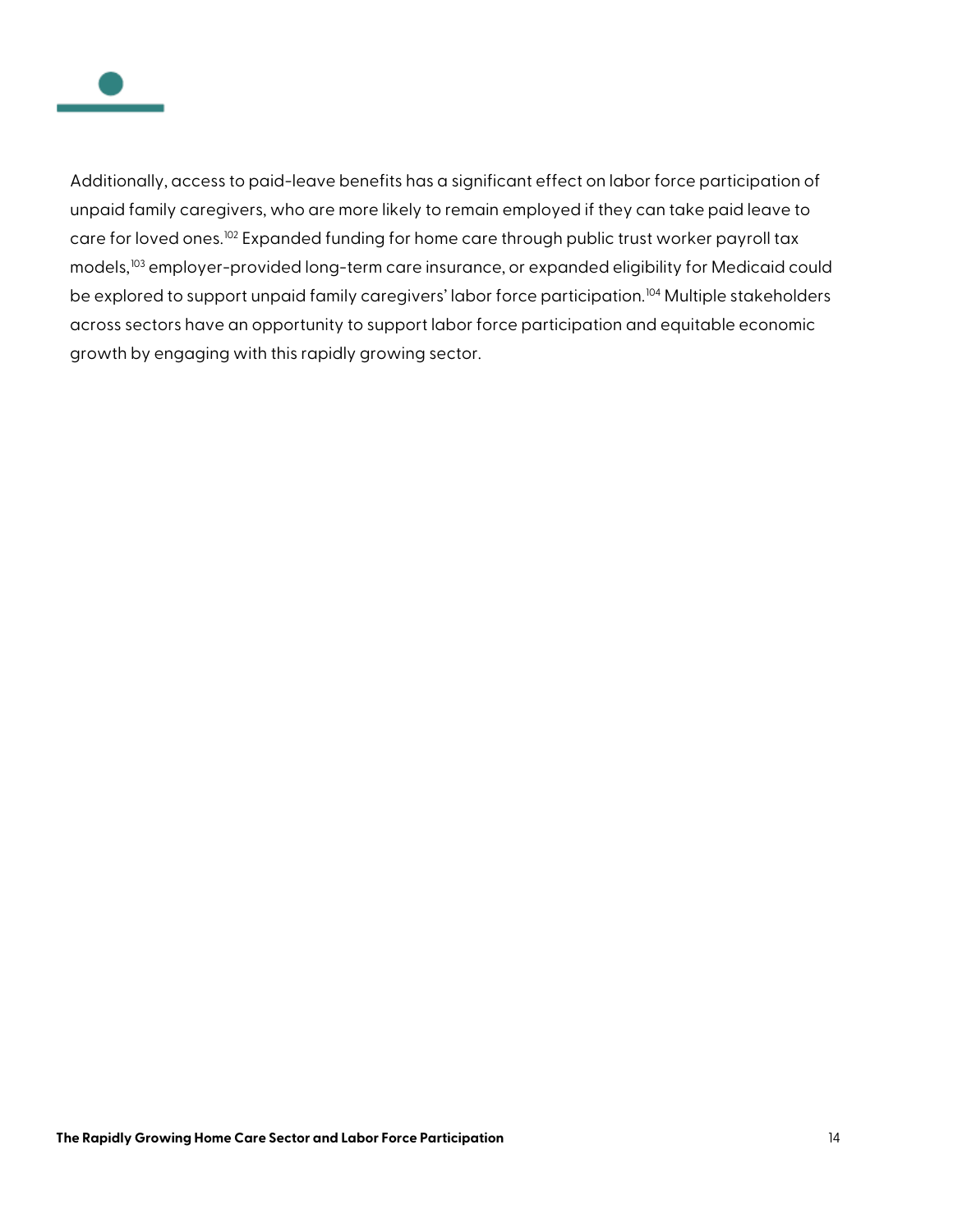

### <span id="page-15-1"></span><span id="page-15-0"></span>**Endnotes**

- <sup>1</sup> Shen, Karen. May 12, 2021. ["Who Benefits from Public Financing for Low-Income Seniors?"](https://scholar.harvard.edu/files/kshen/files/caregivers.pdf) Harvard University Department of Business Economics Job Market Paper.
- <span id="page-15-2"></span><sup>2</sup> America Counts Staff. December 10, 2019. ["By 2030, All Baby Boomers Will Be Age 65 or Older."](https://www.census.gov/library/stories/2019/12/by-2030-all-baby-boomers-will-be-age-65-or-older.html) U.S. Census Bureau.
- <span id="page-15-3"></span><sup>3</sup> Bureau of Labor Statistics. April 9, 2021. ["Fastest Growing Occupations, 2019 and Projected 2029."](https://www.bls.gov/emp/tables/fastest-growing-occupations.htm) Employment Projections Program.
- <span id="page-15-4"></span><sup>4</sup> Holly, Robert. May 19, 2021. ["'A Huge Victory': Home Care Turnover Remains Stable at 65.2%."](https://homehealthcarenews.com/2021/05/a-huge-victory-home-care-turnover-remains-stable-at-65-2/) Home Health Care News.
- <span id="page-15-5"></span><sup>5</sup> Kujawa, Megan. 2021. "How to Get Creative with Recruitment When Caregiver Applications Are [Down."](https://www.homecarepulse.com/articles/how-to-get-creative-with-recruitment-when-caregiver-applications-are-down/) Kujawa, Megan. 2021. Home Care Pulse, citing Home Care Pulse ["2021 Annual Home Care](https://store.homecarepulse.com/benchmarking/)  [Benchmarking Study."](https://store.homecarepulse.com/benchmarking/)
- <span id="page-15-6"></span><sup>6</sup> American Council on Aging. January 6, 2021[. "Spending Down Assets to Become Eligible for Nursing](https://www.medicaidplanningassistance.org/medicaid-spend-down/)  [Home/Long-Term Care."](https://www.medicaidplanningassistance.org/medicaid-spend-down/)
- <span id="page-15-7"></span> $\frac{7}{2}$  Specifically, daughters of elderly parents who need home care disproportionately benefit from expanded access to home care. Shen, Karen. May 12, 2021. "Who Benefits from Public Financing [for Low-Income Seniors?"](https://scholar.harvard.edu/files/kshen/files/caregivers.pdf) Harvard University Department of Business Economics Job Market Paper. AARP. May 2020[. "Caregiving in the U.S.: Family Caregiving."](https://www.aarp.org/content/dam/aarp/ppi/2020/05/full-report-caregiving-in-the-united-states.doi.10.26419-2Fppi.00103.001.pdf)
- <span id="page-15-8"></span><sup>8</sup> Palladino, Lenore, and Chirag Lala. June 2021[. "The Economic Effects of Investing in Quality Care](https://peri.umass.edu/component/k2/item/1465-the-economic-effects-of-investing-in-quality-care-jobs-and-paid-family-and-medical-leave) Jobs [and Paid Family and Medical Leave."](https://peri.umass.edu/component/k2/item/1465-the-economic-effects-of-investing-in-quality-care-jobs-and-paid-family-and-medical-leave) Political Economy Research Institute, University of Massachusetts Amherst; Jaboula-Carolus, Isaac, Stephanie Luce, and Ruth Milkman. 2021[. "The](https://slu.cuny.edu/wp-content/uploads/2021/03/The-Case-for-Public-Investment-in-Higher-Pay-for-New-York-State-H.pdf)  [Case for Public Investment in Higher Pay for New York State Home Care Workers: Estimated Costs](https://slu.cuny.edu/wp-content/uploads/2021/03/The-Case-for-Public-Investment-in-Higher-Pay-for-New-York-State-H.pdf)  [and Savings."](https://slu.cuny.edu/wp-content/uploads/2021/03/The-Case-for-Public-Investment-in-Higher-Pay-for-New-York-State-H.pdf) City University of New York (CUNY) Graduate Center.
- <span id="page-15-9"></span><sup>9</sup> U.S. Census Bureau. American Community Survey: 2015–2019 (Five-Year Estimate).
- <span id="page-15-10"></span><sup>10</sup> AARP, May 2020[. "Caregiving in the U.S.: Family Caregiving."](https://www.aarp.org/content/dam/aarp/ppi/2020/05/full-report-caregiving-in-the-united-states.doi.10.26419-2Fppi.00103.001.pdf)
- <span id="page-15-11"></span><sup>11</sup> Musumeci, Mary-Beth, Rachel Dolan, and Madeline Guth. August 26, 2020. *"State Actions to Sustain* [Medicaid Long-Term Services and Supports During COVID-19."](https://www.kff.org/medicaid/issue-brief/state-actions-to-sustain-medicaid-long-term-services-and-supports-during-covid-19/) Kaiser Family Foundation.
- <span id="page-15-12"></span><sup>12</sup> Home Care Pulse. August 2021[. "Top 10 Reasons Your Caregivers Are Leaving."](https://info.homecarepulse.com/hubfs/Webinar%20Slides/2021-08%20Top%2010%20Reasons%20Your%20Caregivers%20Are%20Leaving%20Slides.pdf)
- <span id="page-15-13"></span><sup>13</sup> Buckman, Shelby R., Laura Y. Choi, Mary C. Daly, and Lily M. Seitelman. 2021. "The Economic Gains from [Equity.](https://www.frbsf.org/economic-research/publications/working-papers/2021/11/)" Federal Reserve Bank of San Francisco Working Paper 2021-11.
- <span id="page-15-14"></span> $14$  Although many home care workers may have professional certifications and degrees, home care work as discussed in this report generally does not require a nursing degree. This distinguishes home care occupations—where workers may assist clients with activities of daily living—from home health nursing occupations. For example, while home care workers may provide reminders for client-administered medications or do basic wound care, home health nurses may administer medications and carry out more advanced medical treatments in their clients' homes.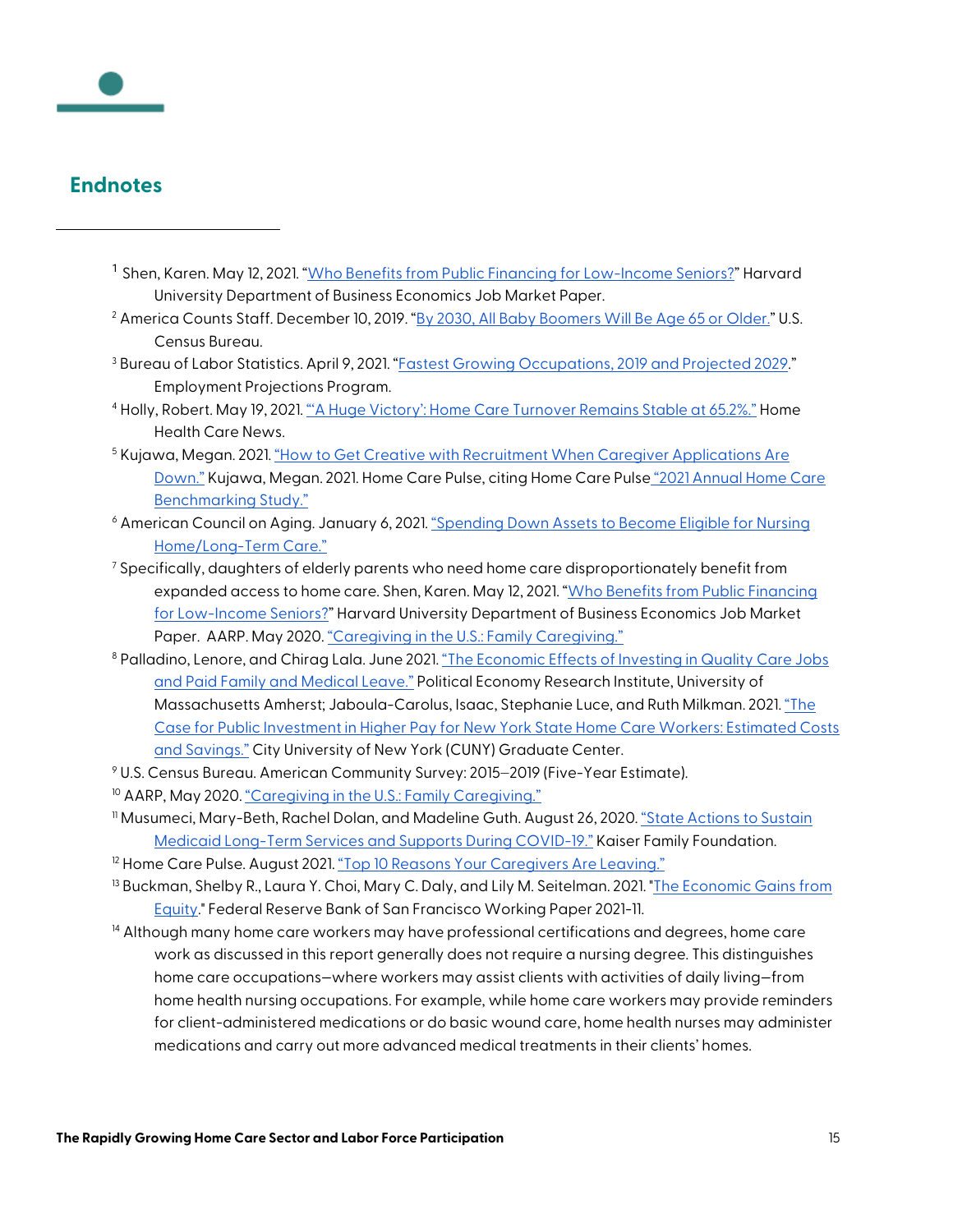

- <span id="page-16-0"></span><sup>15</sup> Many states have further distinctions in training and duties for different types of home care work, including home health specialties, which may require additional hours of training beyond those required for basic home care duties. Personal care aides or personal support workers generally specialize in working with disabled individuals and may receive specialized training, depending on the state.
- <span id="page-16-1"></span><sup>16</sup> Ortman, Jennifer M., Victoria A. Velkoff, and Howard Hogan. 2014. "An Aging Nation: The Older [Population in the United States, Current Population Reports."](https://permanent.fdlp.gov/gpo147806/p25-1140.pdf) Pp. 25–1140. U.S. Census Bureau, Washington, DC.
- <span id="page-16-2"></span> $17$  U.S. Census Bureau. "Projected Five-Year Age Groups and Sex Composition of the Population [Projections for the United States: 2017](https://www.census.gov/data/tables/2017/demo/popproj/2017-summary-tables.html)-2060."
- <span id="page-16-3"></span><sup>18</sup> Brown, Melissa. May 26, 2021. <u>"New S</u>enior Care Survey Reveals Lasting Impacts of the Pandemic on [Older Adults and Family Caregivers."](https://www.care.com/c/senior-care-outlook-survey) Care.com.
- <span id="page-16-4"></span><sup>19</sup> Department of Health and Human Services Administration on Aging. February 18, 2020. "How Much [Care Will You Need?"](https://acl.gov/ltc/basic-needs/how-much-care-will-you-need)
- <span id="page-16-5"></span><sup>20</sup> Arigoni, Danielle. May 2018 [Updated January 2020]. ["Preparing for an Aging Population."](https://www.aarp.org/livable-communities/about/info-2018/aarp-livable-communities-preparing-for-an-aging-nation.html) AARP.

<span id="page-16-6"></span><sup>21</sup> Iecovich, Esther. 2014. "Aging in Place: From Theory to Practice." *Anthropological Notebooks* 20 (1): 21‒33.

<span id="page-16-7"></span> $22$  Cutchin, Malcolm P. 2003. "The Process of Mediated Aging-In-Place: A Theoretically and Empirically Based Model." Journal of Social Sciences & Medicine 57: 1077–90.

<span id="page-16-8"></span><sup>23</sup> Brown, Melissa. May 26, 2021. "New Senior Care Survey Reveals Lasting Impacts of the Pandemic on [Older Adults and Family Caregivers."](https://www.care.com/c/senior-care-outlook-survey) Care.com.

<span id="page-16-9"></span><sup>24</sup> Chappell, Neena L., Betty Havens Dlitt, Marcus J. Hollander, Jo Ann Miller, and Carol McWilliam. 2004. "Comparative Costs of Home Care and Residential Care." *The Gerontologist* 44 (3): 389–400; Kaye, H. Stephen, Mitchell P. LaPlante, and Charlene Harrington. 2009. "Do Noninstitutional Long-Term Care Services Reduce Medicaid Spending?" *Health Affairs* 28 (1): 262–72.

<span id="page-16-10"></span><sup>25</sup> Bureau of Labor Statistics. March 31, 2021. "Occupational Employment and Wages Data, 1988 to May [2020."](https://www.bls.gov/oes/tables.htm)

<span id="page-16-11"></span><sup>26</sup> Bureau of Labor Statistics. March 31, 2021. ["Occupational Employment and Wages Summary."](https://www.bls.gov/news.release/pdf/ocwage.pdf) News Release.

<span id="page-16-12"></span><sup>27</sup> Bureau of Labor Statistics. April 9, 2021. ["Fastest Growing Occupations, 2019 and Projected 2029."](https://www.bls.gov/emp/tables/fastest-growing-occupations.htm) Employment Projections Program.

<span id="page-16-13"></span><sup>28</sup> Genworth. November 2020. ["Drivers of the Cost of Care."](https://pro.genworth.com/riiproweb/productinfo/pdf/650501.pdf)

<span id="page-16-14"></span><sup>29</sup> U.S. Census Bureau. American Community Survey: 2015–2019 (Five-Year Estimate). IPUMS Microdata.

- <span id="page-16-15"></span><sup>30</sup> Bureau of Labor Statistics. May 2019 and 2020[. "Occupational Employment and Wages Statistics."](https://www.bls.gov/oes/tables.htm) National OEWS.
- <span id="page-16-16"></span><sup>31</sup> Musumeci, Mary-Beth, Rachel Dolan, and Madeline Guth. August 26, 2020[. "State Actions to Sustain](https://www.kff.org/medicaid/issue-brief/state-actions-to-sustain-medicaid-long-term-services-and-supports-during-covid-19/)  [Medicaid Long-Term Services and Supports During COVID-19."](https://www.kff.org/medicaid/issue-brief/state-actions-to-sustain-medicaid-long-term-services-and-supports-during-covid-19/) Kaiser Family Foundation.
- <span id="page-16-17"></span>32 U.S. Census Bureau. American Community Survey: 2015–2019 (Five-Year Estimate). IPUMS Microdata.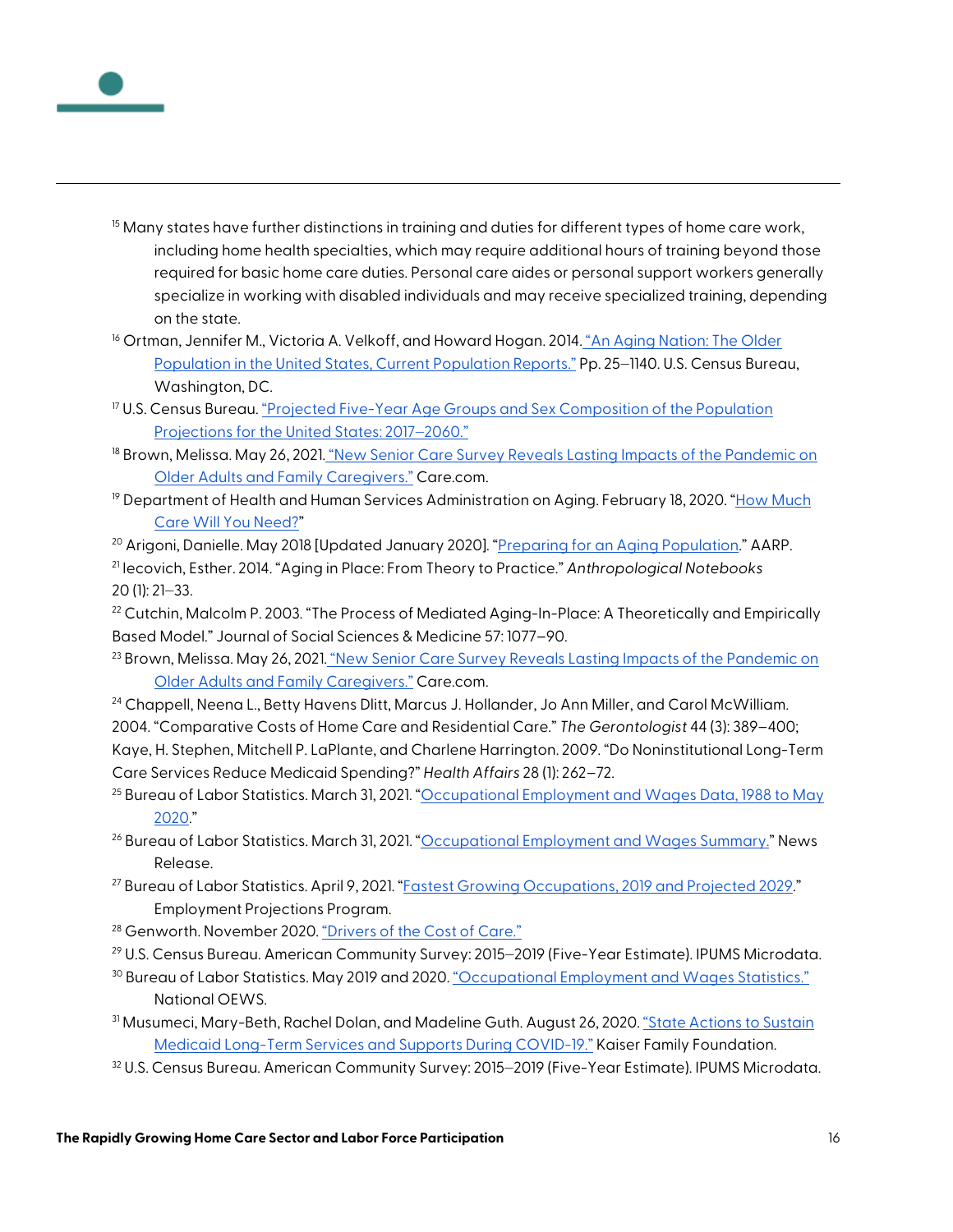

- <span id="page-17-0"></span> $33$  Recognizing the complexity of evolving terminology to describe race/ethnicity, we use Hispanic in keeping with the survey cited, but we would like to acknowledge that this ethnic group includes multiple racial identities and many people in this ethnic group prefer alternate terminology to identify themselves.
- <span id="page-17-1"></span>34 U.S. Census Bureau. American Community Survey: 2015–2019 (Five-Year Estimate). IPUMS Microdata.
- <span id="page-17-2"></span><sup>35</sup> Parreñas, Rhacel Salazar. 2000. ["Migrant Filipina Domestic Workers and the International Division of](https://journals.sagepub.com/doi/abs/10.1177/089124300014004005)  [Reproductive Labor."](https://journals.sagepub.com/doi/abs/10.1177/089124300014004005) *Gender & Society* 14 (4): 560‒80; Perea, Juan F. 2011. ["The Echoes of Slavery:](https://lawecommons.luc.edu/cgi/viewcontent.cgi?article=1150&context=facpubs)  [Recognizing the Racist Origins of the Agricultural and Domestic Worker Exclusion from the](https://lawecommons.luc.edu/cgi/viewcontent.cgi?article=1150&context=facpubs)  [National Labor Relations Act.](https://lawecommons.luc.edu/cgi/viewcontent.cgi?article=1150&context=facpubs)" *Ohio State Law Journal* 72: 95‒138.
- <span id="page-17-3"></span><sup>36</sup> Perea, Juan F. 2011. "The Echoes of Slavery: Recognizing the Racist Origins of the Agricultural and [Domestic Worker Exclusion from the National Labor Relations Act.](https://lawecommons.luc.edu/cgi/viewcontent.cgi?article=1150&context=facpubs)" *Ohio State Law Journal* 72: 95‒138.
- <span id="page-17-4"></span><sup>37</sup> Government Accountability Office. October 2020. "Fair Labor Standards Act: Observations on the [Effect of the Home Care Rule."](https://www.gao.gov/assets/720/710283.pdf)

<span id="page-17-5"></span> $38$  Ibid.

- <span id="page-17-6"></span><sup>39</sup> National Employment Law Project. 2016. ["Home Care Worker Rights in the States After the Federal](https://www.nelp.org/wp-content/uploads/State-chart-on-companionship-regs_revised_August-2016_Final.pdf)  [Companionship Rules Change."](https://www.nelp.org/wp-content/uploads/State-chart-on-companionship-regs_revised_August-2016_Final.pdf)
- <span id="page-17-7"></span><sup>40</sup> This figure is down from an all-time high turnover rate of 82 percent in 2018. Holly, Robert. May 19, 2021. ["'A Huge Victory': Home Care Turnover Remains Stable at 65.2%."](https://homehealthcarenews.com/2021/05/a-huge-victory-home-care-turnover-remains-stable-at-65-2/) Home Health Care News.
- <span id="page-17-8"></span>41 Home Care Pulse. August 2021[. "Top 10 Reasons Your Caregivers Are Leaving."](https://info.homecarepulse.com/hubfs/Webinar%20Slides/2021-08%20Top%2010%20Reasons%20Your%20Caregivers%20Are%20Leaving%20Slides.pdf)
- <span id="page-17-9"></span><sup>42</sup> Home Care Pulse. 2021[. "The Home Care Benchmarking Study."](https://www.homecarepulse.com/articles/how-to-get-creative-with-recruitment-when-caregiver-applications-are-down/)
- <span id="page-17-10"></span><sup>43</sup> Home Health Care News[. "Home Health and Home Care Staffing Survey Results 2021."](https://homehealthcarenews.com/survey/home-health-and-home-care-staffing-survey-results-2021/)
- <span id="page-17-11"></span><sup>44</sup> Boushey, Heather, and Sarah Jane Glynn. 2012[. "There Are Significant Business Costs to Replacing](https://www.americanprogress.org/wp-content/uploads/2012/11/CostofTurnover.pdf)  [Employees."](https://www.americanprogress.org/wp-content/uploads/2012/11/CostofTurnover.pdf) Center for American Progress.
- <span id="page-17-12"></span><sup>45</sup> Campbell, Stephen. April 2018[. "Workplace Injuries and the Direct Care Workforce."](https://phinational.org/wp-content/uploads/2018/04/Workplace-Injuries-and-DCW-PHI-2018.pdf) PHI Issue Brief.
- <span id="page-17-13"></span><sup>46</sup> [Wharton, Tracy, and Bryan Ford. 2014. "What Is Known About Dementia Care Recipient Violence and](https://www.ncbi.nlm.nih.gov/pmc/articles/PMC4077946/)  [Aggression Against Caregivers?"](https://www.ncbi.nlm.nih.gov/pmc/articles/PMC4077946/) Journal of Gerontological Social Work 57 (7): 460-77.
- <span id="page-17-14"></span><sup>47</sup> Hanson, Ginger C., Nancy A. Perrin, Helen Moss, Naima Laharnar, and Nancy Glass. 2015[. "Workplace](https://www.ncbi.nlm.nih.gov/pmc/articles/PMC4308913/)  [Violence Against Homecare Workers and Its Relationship with Workers' Health Outcomes: A](https://www.ncbi.nlm.nih.gov/pmc/articles/PMC4308913/)  [Cross-Sectional Study."](https://www.ncbi.nlm.nih.gov/pmc/articles/PMC4308913/) *BMC Public Health* 15 (11).
- <span id="page-17-15"></span><sup>48</sup> This figure includes 42 million unpaid family caregivers who provide elder care to someone aged 50 or older. AARP. May 2020[. "Caregiving in the U.S.: Family Caregiving."](https://www.aarp.org/content/dam/aarp/ppi/2020/05/full-report-caregiving-in-the-united-states.doi.10.26419-2Fppi.00103.001.pdf)
- <span id="page-17-16"></span><sup>49</sup> Family caregiving is often also reciprocal in nature. The literature refers to these unpaid caregivers as family caregivers, though they include both relatives and friends and neighbors who are not always related to those for whom they provide care. Reinhard, Susan C., Lynn Friss Feinberg, Ari Houser, Rita Choula, and Molly Evans. November 2019. ["Valuing the Invaluable: 2019 Update."](https://www.aarp.org/content/dam/aarp/ppi/2019/11/valuing-the-invaluable-2019-update-charting-a-path-forward.doi.10.26419-2Fppi.00082.001.pdf) AARP Public Policy Institute.
- <span id="page-17-17"></span><sup>50</sup> AARP. May 2020. ["Caregiving in the U.S.: Family Caregiving."](https://www.aarp.org/content/dam/aarp/ppi/2020/05/full-report-caregiving-in-the-united-states.doi.10.26419-2Fppi.00103.001.pdf)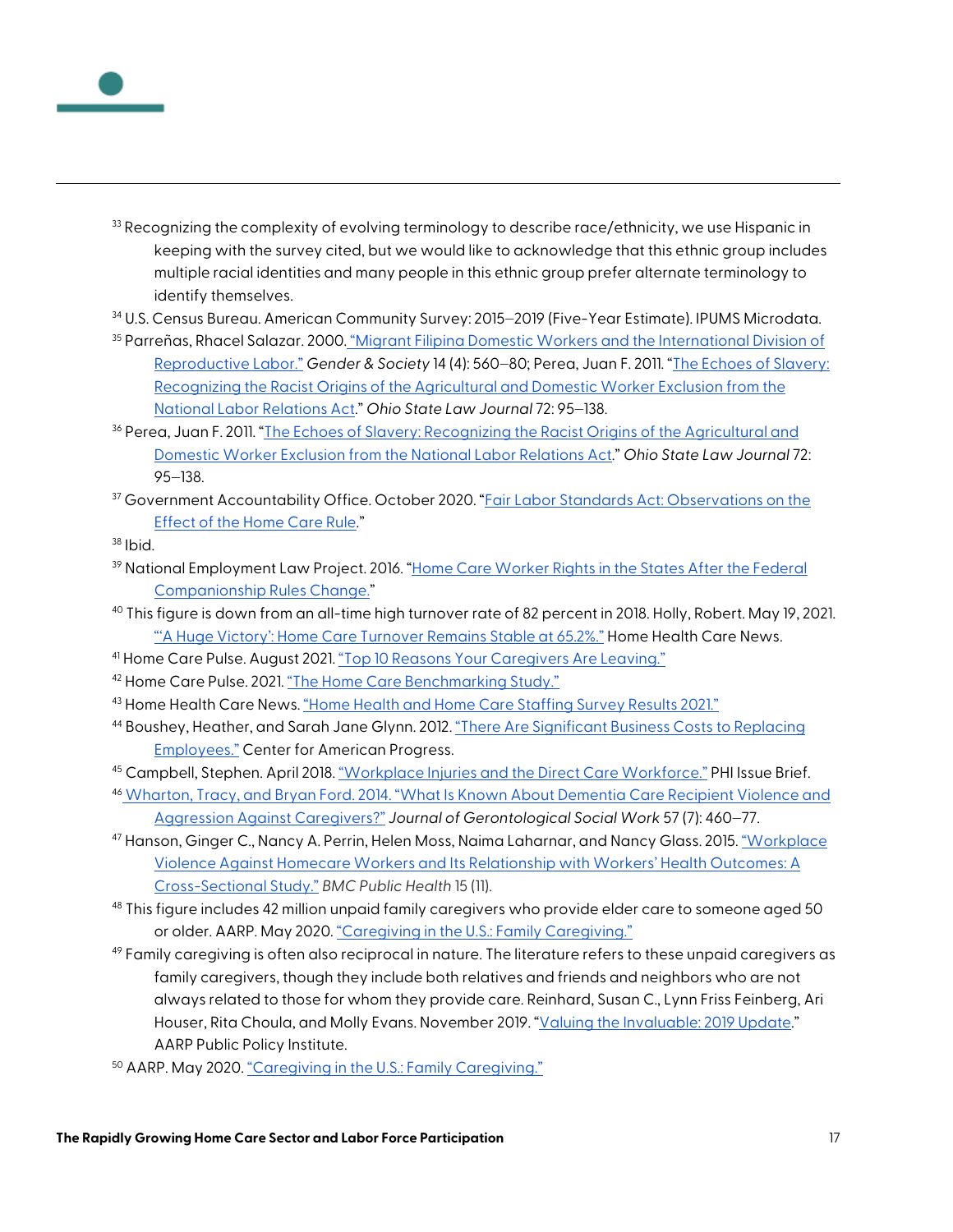

- <span id="page-18-0"></span>Ibid.
- <span id="page-18-1"></span>Ibid.
- <span id="page-18-2"></span>Ibid.
- <span id="page-18-3"></span>Ibid.
- <span id="page-18-4"></span>Ibid.
- <span id="page-18-5"></span> Bureau of Labor Statistics[. "Number and Percent of Eldercare Providers Who Were Parents of](https://www.bls.gov/news.release/elcare.t09.htm)  [Household Children Under Age 18 by Sex and Selected Characteristics, Averages for the](https://www.bls.gov/news.release/elcare.t09.htm)  [Combined Years 2017](https://www.bls.gov/news.release/elcare.t09.htm)-2018."
- <span id="page-18-6"></span>Genworth. 2020[. "Caregiving in COVID-19: Consumer Sentiment Survey."](https://www.genworth.com/about-us/covid-19/consumer-survey.html)
- <span id="page-18-7"></span>AARP. June 2021. ["Caregiving Out-Of-Pocket Costs Study."](https://www.aarp.org/content/dam/aarp/research/surveys_statistics/ltc/2021/family-caregivers-cost-survey-2021.doi.10.26419-2Fres.00473.001.pdf)
- <span id="page-18-8"></span>AARP. May 2020[. "Caregiving in the U.S.: Family Caregiving."](https://www.aarp.org/content/dam/aarp/ppi/2020/05/full-report-caregiving-in-the-united-states.doi.10.26419-2Fppi.00103.001.pdf)
- <span id="page-18-9"></span>Ibid.
- <span id="page-18-10"></span>Ibid.
- <span id="page-18-11"></span> Department of Health and Human Services Office of the Assistant Secretary for Planning and Evaluation. January 2021[. "Long-Term Services and Supports for Older Americans: Risks and](https://aspe.hhs.gov/system/files/pdf/265126/LTSSOlAmRB.pdf)  [Financing, 2020."](https://aspe.hhs.gov/system/files/pdf/265126/LTSSOlAmRB.pdf)
- <span id="page-18-12"></span> Reinhard, Susan C., Lynn Friss Feinberg, Ari Houser, Rita Choula, and Molly Evans. November 2019. ["Valuing the Invaluable: 2019 Update."](https://www.aarp.org/content/dam/aarp/ppi/2019/11/valuing-the-invaluable-2019-update-charting-a-path-forward.doi.10.26419-2Fppi.00082.001.pdf) AARP Public Policy Institute.
- <span id="page-18-13"></span>AARP. May 2020[. "Caregiving in the U.S.: Family Caregiving."](https://www.aarp.org/content/dam/aarp/ppi/2020/05/full-report-caregiving-in-the-united-states.doi.10.26419-2Fppi.00103.001.pdf)
- <span id="page-18-14"></span><sup>65</sup> Inflation-adjusted figure from 2008 dollars cited in: "The MetLife Study of Caregiving Costs to [Working Caregivers: Double Jeopardy for Baby Boomers Caring for Their Parents."](https://www.aarp.org/content/dam/aarp/livable-communities/old-learn/health/metlife-study-of-caregiving-costs-to-working-caregivers-2011-aarp.pdf) MetLife Mature Market Institute, National Alliance for Caregiving, Center for Long-Term Care Research at New York Medical College, June 2011.
- <span id="page-18-15"></span>AARP. May 2020. ["Caregiving in the U.S.: Family Caregiving."](https://www.aarp.org/content/dam/aarp/ppi/2020/05/full-report-caregiving-in-the-united-states.doi.10.26419-2Fppi.00103.001.pdf)
- <span id="page-18-16"></span> Feinberg, Lynn Friss, and Laura Skufca. December 2020. ["Managing a Paid Job and Family Caregiving](https://www.aarp.org/content/dam/aarp/ppi/2020/12/managing-a-paid-job-and-family-caregiving.doi.10.26419-2Fppi.00103.024.pdf)  [Is a Growing Reality."](https://www.aarp.org/content/dam/aarp/ppi/2020/12/managing-a-paid-job-and-family-caregiving.doi.10.26419-2Fppi.00103.024.pdf) Washington, DC: AARP.
- <span id="page-18-17"></span>AARP. 2021. ["The Economic Impact of Supporting Working Family Caregivers."](https://www.aarp.org/content/dam/aarp/research/surveys_statistics/econ/2021/longevity-economy-working-caregivers.doi.10.26419-2Fint.00042.006.pdf)
- <span id="page-18-18"></span>AARP. May 2020[. "Caregiving in the U.S.: Family Caregiving."](https://www.aarp.org/content/dam/aarp/ppi/2020/05/full-report-caregiving-in-the-united-states.doi.10.26419-2Fppi.00103.001.pdf)
- <span id="page-18-19"></span>Ibid.
- <span id="page-18-20"></span>Ibid.
- <span id="page-18-21"></span> Shen, Karen. May 12, 2021. ["Who Benefits from Public Financing for Low-Income Seniors?"](https://scholar.harvard.edu/files/kshen/files/caregivers.pdf) Harvard University Department of Business Economics Job Market Paper.
- <span id="page-18-22"></span>Ibid.
- <span id="page-18-23"></span>AARP. May 2020[. "Caregiving in the U.S.: Family Caregiving."](https://www.aarp.org/content/dam/aarp/ppi/2020/05/full-report-caregiving-in-the-united-states.doi.10.26419-2Fppi.00103.001.pdf)
- <span id="page-18-24"></span> Reinhard, Susan C., Lynn Friss Feinberg, Ari Houser, Rita Choula, and Molly Evans. November 2019. ["Valuing the Invaluable: 2019 Update."](https://www.aarp.org/ppi/info-2015/valuing-the-invaluable-2015-update.html) AARP Public Policy Institute.
- <span id="page-18-25"></span>AARP. 2021[. "The Economic Impact of Supporting Working Family Caregivers."](https://www.aarp.org/content/dam/aarp/research/surveys_statistics/econ/2021/longevity-economy-working-caregivers.doi.10.26419-2Fint.00042.006.pdf)
- <span id="page-18-26"></span>IBISWorld. August 16, 2021. ["Home Care Providers in the US: Market Size 2002](https://www.ibisworld.com/industry-statistics/market-size/home-care-providers-united-states/)–[2027."](https://www.ibisworld.com/industry-statistics/market-size/home-care-providers-united-states/)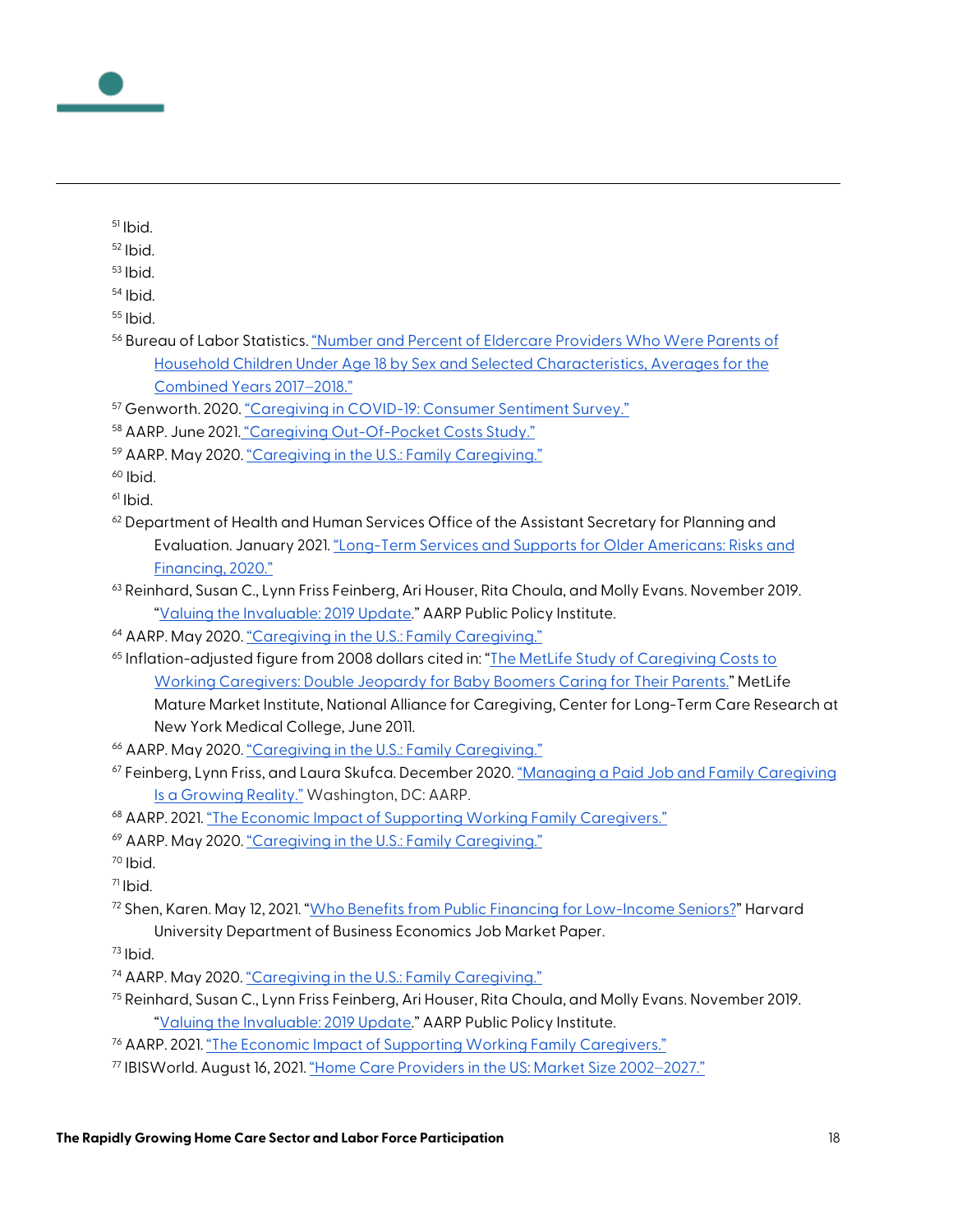<span id="page-19-0"></span>

- <span id="page-19-1"></span><sup>79</sup> U.S. Census Bureau Economic Census[. "Health Care and Social Assistance Series Employment Size by](https://www.census.gov/data/tables/2017/econ/economic-census/naics-sector-62.html)  Firms [in the U.S.: 2017."](https://www.census.gov/data/tables/2017/econ/economic-census/naics-sector-62.html)
- <span id="page-19-2"></span><sup>80</sup> Dorman Marek, Karen, Frank Stetzer, Scott J. Adams, Lori L. Popejoy, and Marilyn Rantz. 2011[. "Aging in](https://journals.healio.com/doi/full/10.3928/19404921-20110802-01)  [Place Versus Nursing Home Care: Comparison of Costs to Medicare and Medicaid."](https://journals.healio.com/doi/full/10.3928/19404921-20110802-01) *Research in Gerontological Nursing* 5 (2). Scott J. Adams, Lori L. Popejoy, and Marilyn Rantz. 2011. ["Aging in](https://journals.healio.com/doi/full/10.3928/19404921-20110802-01)  [Place Versus Nursing Home Care: Comparison of Costs to Medicare and Medicaid."](https://journals.healio.com/doi/full/10.3928/19404921-20110802-01) *Research in Gerontological Nursing* 5 (2).
- <span id="page-19-3"></span>81 Genworth. August 2020. ["Cost of Care Survey."](https://www.genworth.com/aging-and-you/finances/cost-of-care.html) Note: This estimate is for 44 hours/week, though the number of hours individuals receive can be highly variable. For comparison, nursing homes charge, on average, \$93,075 annually for a semi-private room and \$150,850 for a private room.
- <span id="page-19-4"></span>82 Genworth. August 2020. ["Cost of Care Survey."](https://www.genworth.com/aging-and-you/finances/cost-of-care.html) Inflation-adjusted.
- <span id="page-19-5"></span>83 Centers for Medicare and Medicaid Services. 2019. ["National Health Expenditures Accounts."](https://www.cms.gov/Research-Statistics-Data-and-Systems/Statistics-Trends-and-Reports/NationalHealthExpendData/NationalHealthAccountsHistorical)
- <span id="page-19-6"></span>84 Thomason, Sarah, Lea J.E. Austin, Annette Bernhardt, Laura Dresser, Ken Jacobs, and Marcy Whitebook. May 2018[. "At the Wage Floor: Covering Homecare and Early Education Workers in](https://cscce.berkeley.edu/wp-content/uploads/2018/05/At-the-Wage-Floor.pdf)  [the New Generation of Minimum Wage Laws."](https://cscce.berkeley.edu/wp-content/uploads/2018/05/At-the-Wage-Floor.pdf) Center for Labor Research and Education, UC Berkeley.
- <span id="page-19-7"></span>85 Kaiser Family Foundation Medicaid HCBS Surveys. FY 2018. "Waiting List for Enrollment for Medicaid [Section 1915\(c\) Home and Community-Based Waivers."](https://www.kff.org/health-reform/state-indicator/waiting-lists-for-hcbs-waivers/?currentTimeframe=0&sortModel=%7B%22colId%22:%22Location%22,%22sort%22:%22asc%22%7D)
- <span id="page-19-8"></span>86 American Council on Aging. January 6, 2021. "Spending Down Assets to Become Eligible for Nursing [Home/Long-Term Care."](https://www.medicaidplanningassistance.org/medicaid-spend-down/)
- <span id="page-19-9"></span><sup>87</sup> Diment, Dmitry. August 2021. "Home Care Providers in the US: Industry Performance." IBISWorld.
- <span id="page-19-10"></span>88 National Association of Insurance Commissioners. May 2016. "The State of Long-Term Care Insurance: [The Market, Challenges, and Future Innovations."](https://universalfamilycare.org/wp-content/uploads/2019/06/Designing-Universal-Family-Care_Digital-Version_FINAL.pdf)
- <span id="page-19-11"></span>89 LifePlans. 2017. "Who Buys Long-Term Care Insurance? Twenty-Five Years of Study of Buyers and Non-Buyers in 2015-2016."
- <span id="page-19-12"></span> $90$  Reinhard, Susan C., Lynn Friss Feinberg, Ari Houser, Rita Choula, and Molly Evans. November 2019. ["Valuing the Invaluable: 2019 Update."](https://www.aarp.org/content/dam/aarp/ppi/2019/11/valuing-the-invaluable-2019-update-charting-a-path-forward.doi.10.26419-2Fppi.00082.001.pdf) AARP Public Policy Institute.
- <span id="page-19-13"></span>91 Shen, Karen. May 12, 2021. ["Who Benefits from Public Financing for Low-Income Seniors?"](https://scholar.harvard.edu/files/kshen/files/caregivers.pdf) Harvard University Department of Business Economics Job Market Paper.
- <span id="page-19-14"></span> $92$  American Council on Aging. January 6, 2021. "Spending Down Assets to Become Eligible for Nursing [Home/Long-Term Care."](https://www.medicaidplanningassistance.org/medicaid-spend-down/)
- <span id="page-19-15"></span>93 Kaiser Family Foundation Medicaid HCBS Surveys. FY 2018. "Waiting List for Enrollment for Medicaid [Section 1915\(c\) Home and Community-Based Waivers."](https://www.kff.org/health-reform/state-indicator/waiting-lists-for-hcbs-waivers/?currentTimeframe=0&sortModel=%7B%22colId%22:%22Location%22,%22sort%22:%22asc%22%7D)
- <span id="page-19-16"></span><sup>94</sup> Home Care Pulse. 2021. ["The Home Care Benchmarking Study."](https://www.homecarepulse.com/articles/how-to-get-creative-with-recruitment-when-caregiver-applications-are-down/)
- <span id="page-19-17"></span><sup>95</sup> Holly, Robert. May 19, 2021[. "'A Huge Victory': Home Care Turnover Remains Stable at 65.2%."](https://homehealthcarenews.com/2021/05/a-huge-victory-home-care-turnover-remains-stable-at-65-2/) Home Health News.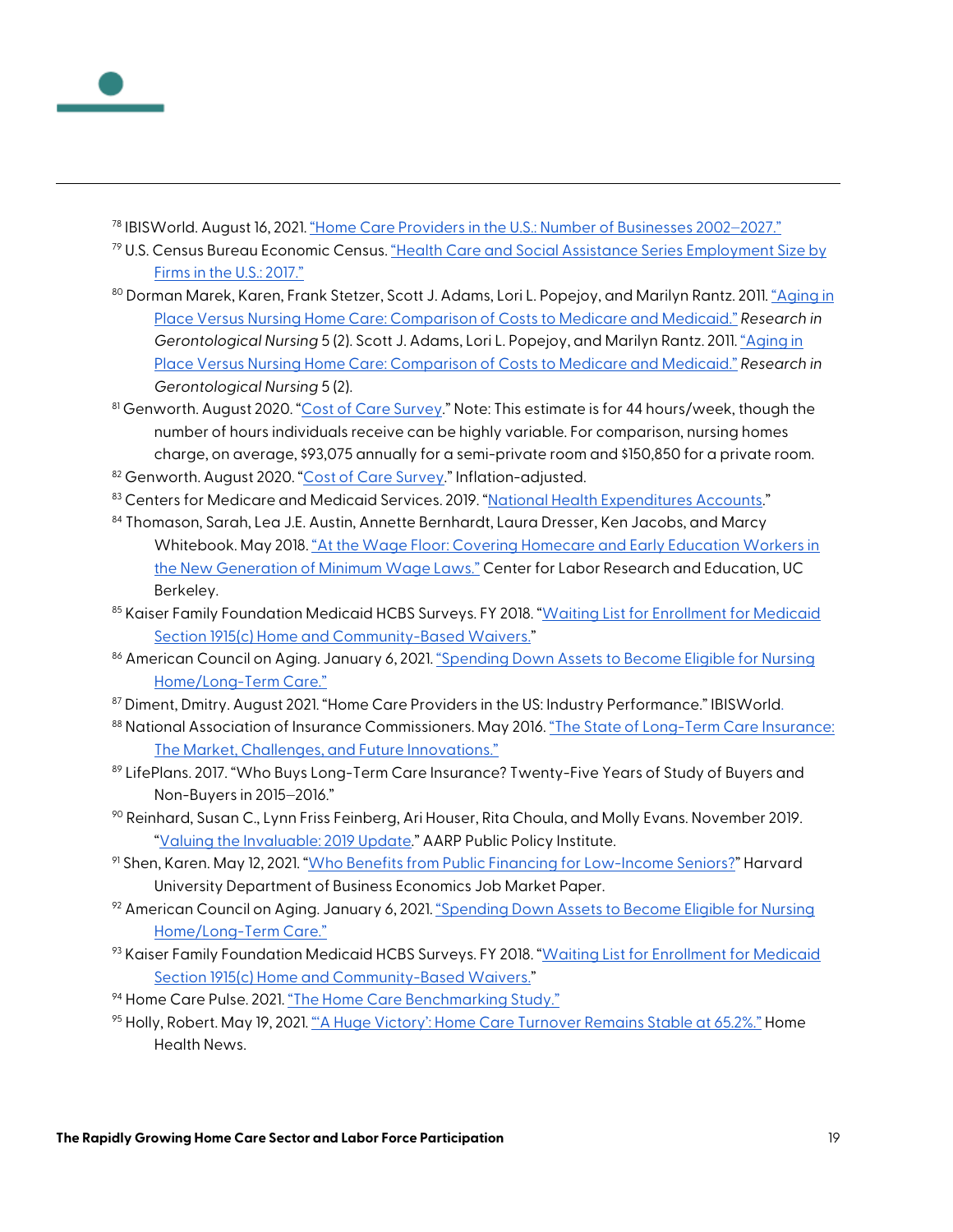

- <span id="page-20-0"></span> $%$  For example, in San Francisco, union home care workers who negotiated wage and benefit increases reduced turnover from 74 percent to 39 percent. Howes, Candace. 2005[. "Living Wages and](https://www.researchgate.net/publication/228279567_Living_Wages_and_the_Retention_of_Home_Care_Workers_in_San_Francisco)  [Retention of Homecare Workers."](https://www.researchgate.net/publication/228279567_Living_Wages_and_the_Retention_of_Home_Care_Workers_in_San_Francisco) *Industrial Relations: A Journal of Economy and Society* 44 (1): 139‒63. See also: Houseworth, James, Sandra L. Pettingell, Julie E. Kramme, Renata Tichá, and Amy S. Hewitt. 2020. "Predictors of Annual and Early [Separations Among Direct Support Professionals:](https://ici.umn.edu/products/gJxE0bVHSEewxX_fEu--2Q)  [National Core Indicators Staff Stability Survey."](https://ici.umn.edu/products/gJxE0bVHSEewxX_fEu--2Q) *Intellectual and Developmental Disabilities* 58 (3): 192–207.
- <span id="page-20-1"></span> $97$  One study estimated that raising home care worker wages to \$15/hour could result in a net gain for the economy of \$40.67 billion per year. Such a wage increase could create 741,457 new jobs in the home care workforce, as well as an additional 394,611 jobs in the broader economy due to the workers' increased spending powers. Palladino, Lenore, and Chirag Lala. June 2021. "The [Economic Effects of Investing in Quality Care Jobs and Paid Family and Medical Leave."](https://peri.umass.edu/component/k2/item/1465-the-economic-effects-of-investing-in-quality-care-jobs-and-paid-family-and-medical-leave) Political Economy Research Institute, University of Massachusetts Amherst.
- <span id="page-20-2"></span><sup>98</sup> A study of projected impacts of raising home care worker wages in New York State finds that the projected economic benefits through economic spillover effects, new income and sales tax revenues, reduced public assistance use by home care workers, and gains from increased productivity and reduced turnover are almost double the projected costs from increased wages, benefits, and payroll taxes. The New York study estimates that an investment of \$3.96 billion in raising home care worker wages would result in an economic benefit of \$7.6 billion and a net gain of \$3.7 billion to the state economy, with even larger estimated gains from a larger investment in higher wages. Jaboula-Carolus, Isaac, Stephanie Luce, and Ruth Milkman. 2021[. "The Case for](https://slu.cuny.edu/wp-content/uploads/2021/03/The-Case-for-Public-Investment-in-Higher-Pay-for-New-York-State-H.pdf)  [Public Investment in Higher Pay for New York State Home Care Workers: Estimated Costs and](https://slu.cuny.edu/wp-content/uploads/2021/03/The-Case-for-Public-Investment-in-Higher-Pay-for-New-York-State-H.pdf)  [Savings."](https://slu.cuny.edu/wp-content/uploads/2021/03/The-Case-for-Public-Investment-in-Higher-Pay-for-New-York-State-H.pdf) City University of New York (CUNY) Graduate Center.
- <span id="page-20-3"></span> $\%$  For example, although 11 percent of home care workers who do not have paid sick days or unpaid family leave benefits left their jobs, only 6 percent of those who had access to those benefits did. AARP. May 2020. ["Caregiving in the U.S.: Family Caregiving."](https://www.aarp.org/content/dam/aarp/ppi/2020/05/full-report-caregiving-in-the-united-states.doi.10.26419-2Fppi.00103.001.pdf)
- <span id="page-20-4"></span><sup>100</sup> Sterling, Madeline R., Jacklyn Cho, Joanna Bryan Ringel, and Ariel C. Avgar. 2020. ["Heart Failure](https://ethndis.org/edonline/index.php/ethndis/article/view/1302/2020)  [Training and Job Satisfaction: A Survey of Home Care Workers Caring for Adults with Heart](https://ethndis.org/edonline/index.php/ethndis/article/view/1302/2020)  [Failure in New York City."](https://ethndis.org/edonline/index.php/ethndis/article/view/1302/2020) *Ethnicity & Disease* 30 (4): 575‒82. Note also that training requirements are federally regulated only for Medicare-funded home care, such as hospice home care. Home health aides who provide this Medicare-funded home care may command higher wages than home care workers without this training. Further training requirements may be specified at the state level.
- <span id="page-20-5"></span>101 For example, Oregon and Washington have shared-services models for administering training and benefits, and shared-services models are in place in multiple jurisdictions for child care (see, for example[: Shared Services as a Strategy to Support Child Care\)](https://files.eric.ed.gov/fulltext/ED583847.pdf).
- <span id="page-20-6"></span>102 AARP. May 2020[. "Caregiving in the U.S.: Family Caregiving."](https://www.aarp.org/content/dam/aarp/ppi/2020/05/full-report-caregiving-in-the-united-states.doi.10.26419-2Fppi.00103.001.pdf)